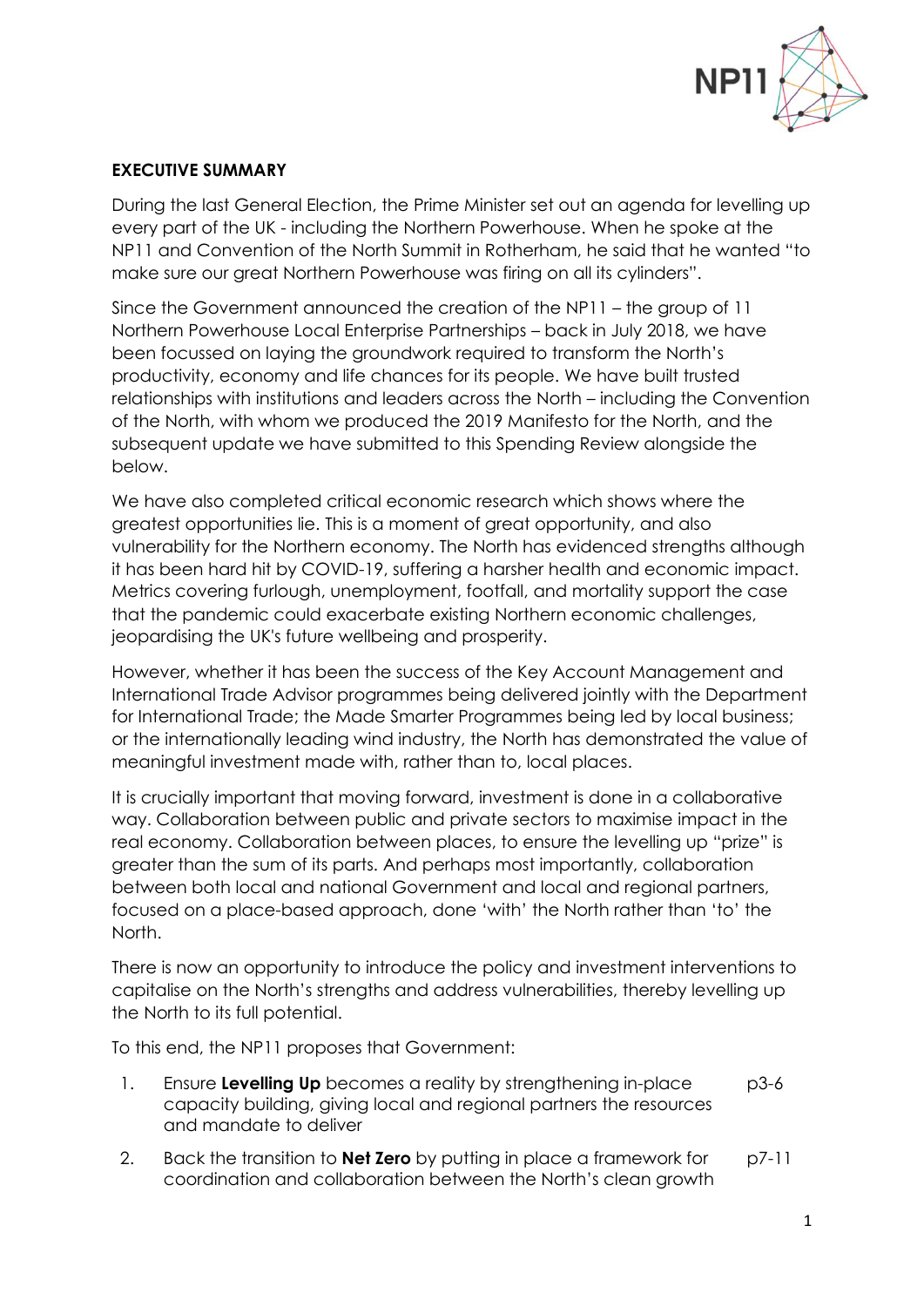

assets and clusters, focused on establishing a jointly-owned pan-Northern investment pipeline and establishing a Delivery Plan with BEIS Local Energy Hubs

- 3. Strengthen **Global Britain** by recommitting to and extending the DIT's place-based programmes, including taking forward a review of the UK's incentivisation framework, attracting "Apex" firms, and scaling up overseas activity p12-15
- 4. Build the **innovation** necessary to making the UK a **Science Superpower** by levelling up R&D funding, enabling innovation across all areas of the North, decentralising innovation delivery structures, and investing in innovation strengths that address wider societal challenges p16-21
- 5. Commit to a **Northern Life Sciences Supercluster with an initial £9m**, strengthening the UK's global offering in the field, building resilience in the UK's health system, addressing the health productivity gap, and driving innovation-led growth p22-28
- 6. Work with local and regional partners to deliver a **place-based digital growth programme** p29-30
- 7. Fund a **Northern Evidence Network with £2.85m** to ensure that local, regional, and national decision makers and leaders have the best possible evidence about the economy and potential future growth areas p31-33
- 8. Support LEPs and Growth Hubs to deliver best-in-class **skills** provision p34
- 9. Strengthen LEPs and Growth Hubs capacity to scale up **business support** provision p35-36
- 10. Invest in the North's **transport** infrastructure, starting with commitment schemes through High Speed 2, Northern Powerhouse Rail, and the Transpennine Route Upgrade p37

We will only build back better from the current crisis by ensuring that places across our country have the pounds and powers to fulfil their potential. Having a clear plan to unlock the North's potential is critical to delivering on the Government's levelling up ambitions, giving the 15 million people who live in the North hope for the future and benefiting the whole of the UK.

The NP11's 10 Point Plan for the Northern Powerhouse is that plan.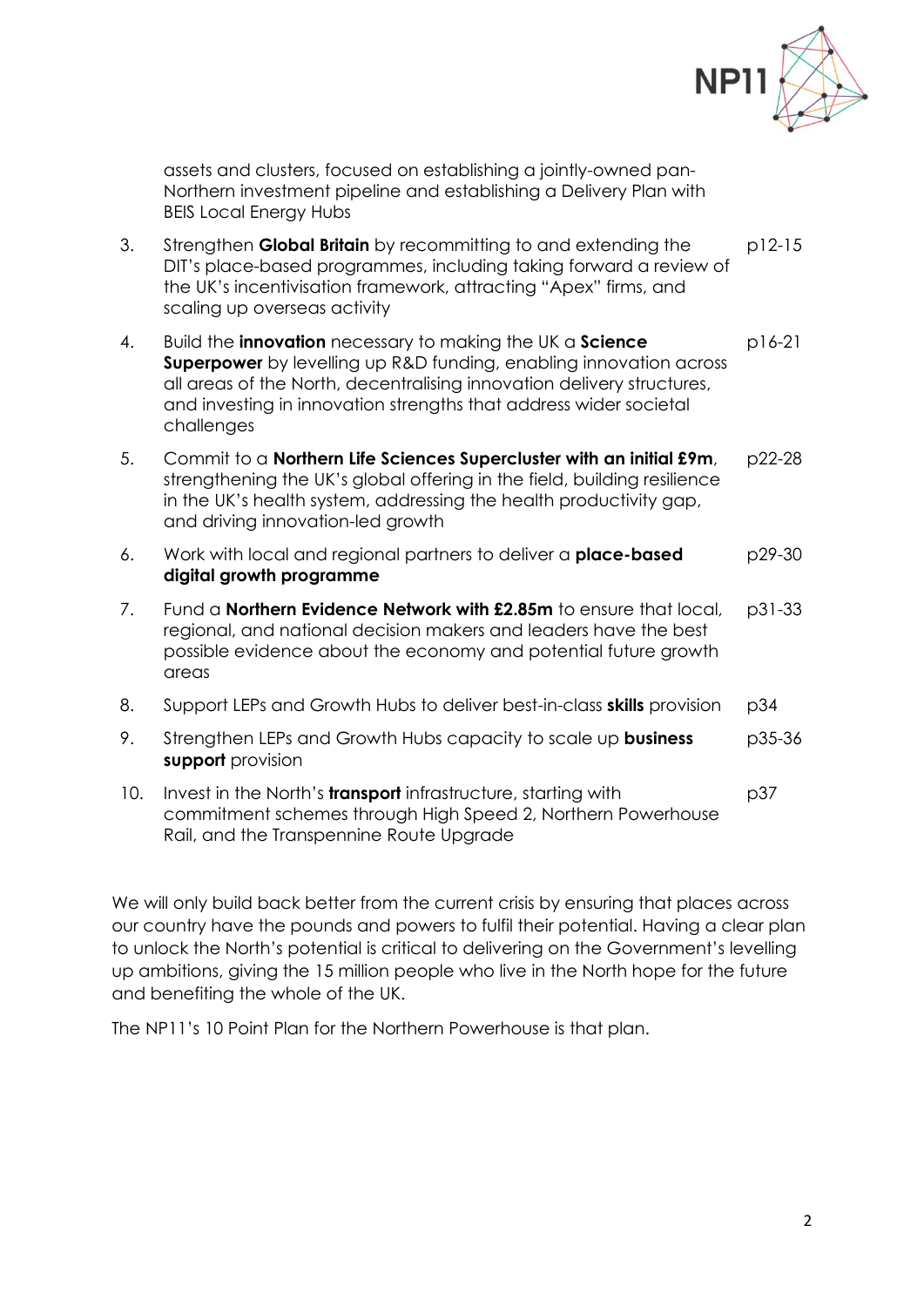

### **LEVELLING UP THROUGH PLACEMAKING**

The Plan for Growth's first priority is to "Level up the whole of the UK", and Government has further committed to a Levelling Up White Paper as well as recently creating the Ministry for Levelling Up, Housing & Communities.

This priority speaks to all of the NP11's work and mission, and we have identified the key pan-Northern investments and interventions needed to strengthen and improve local places.

This applies across the NP11's programme. Whether it has been the success of the Key Account Management and International Trade Advisor programmes being delivered jointly with the Department for International Trade; the Made Smarter Programmes being led by local business; or the internationally leading wind industry, the North has demonstrated the value of meaningful investment made with, rather than to, local places.

However, there is much further to go. This is a moment of great opportunity, and also vulnerability for the Northern economy. The North has evidenced strengths although it has been hard hit by COVID-19, having to bear longer periods of localised restrictions, and as research such as the Marmot Review has demonstrated, suffering a harsher health and economic impact. Metrics covering furlough, unemployment, footfall, and mortality support the case that the pandemic could exacerbate existing Northern economic challenges, jeopardising the UK's future wellbeing and prosperity.

There is now an opportunity to introduce the policy and investment interventions to capitalise on the North's strengths and address vulnerabilities, thereby levelling up the North to its full potential. This must start on the ground, in local places, building local capacity, and improving the quality of local spaces.

### **Place and Culture**

The North of England has an exceptional culture, landscape, and people. This makes it a great place to live, work, visit, invest, and study. It is full of creativity, diversity, and innovation, from World Heritage Sites to international festivals and world-leading cultural venues, and from National Parks to the textile mills which powered the Industrial Revolution.

The arts, culture and heritage sectors play a vital and growing role in boosting the North's economy, contributing a combined £11.4 billion GVA in 2019.<sup>1</sup>

The COVID-19 pandemic and associated lockdowns have had an acute impact on the sector's economic performance (resulting nationally in a £3.3bn loss on projected GVA in 20202), but have served at the same time as an emphatic

<sup>1</sup> Nicol Economics for NP11, 2021

<sup>2</sup> CEBR for ACE, 2020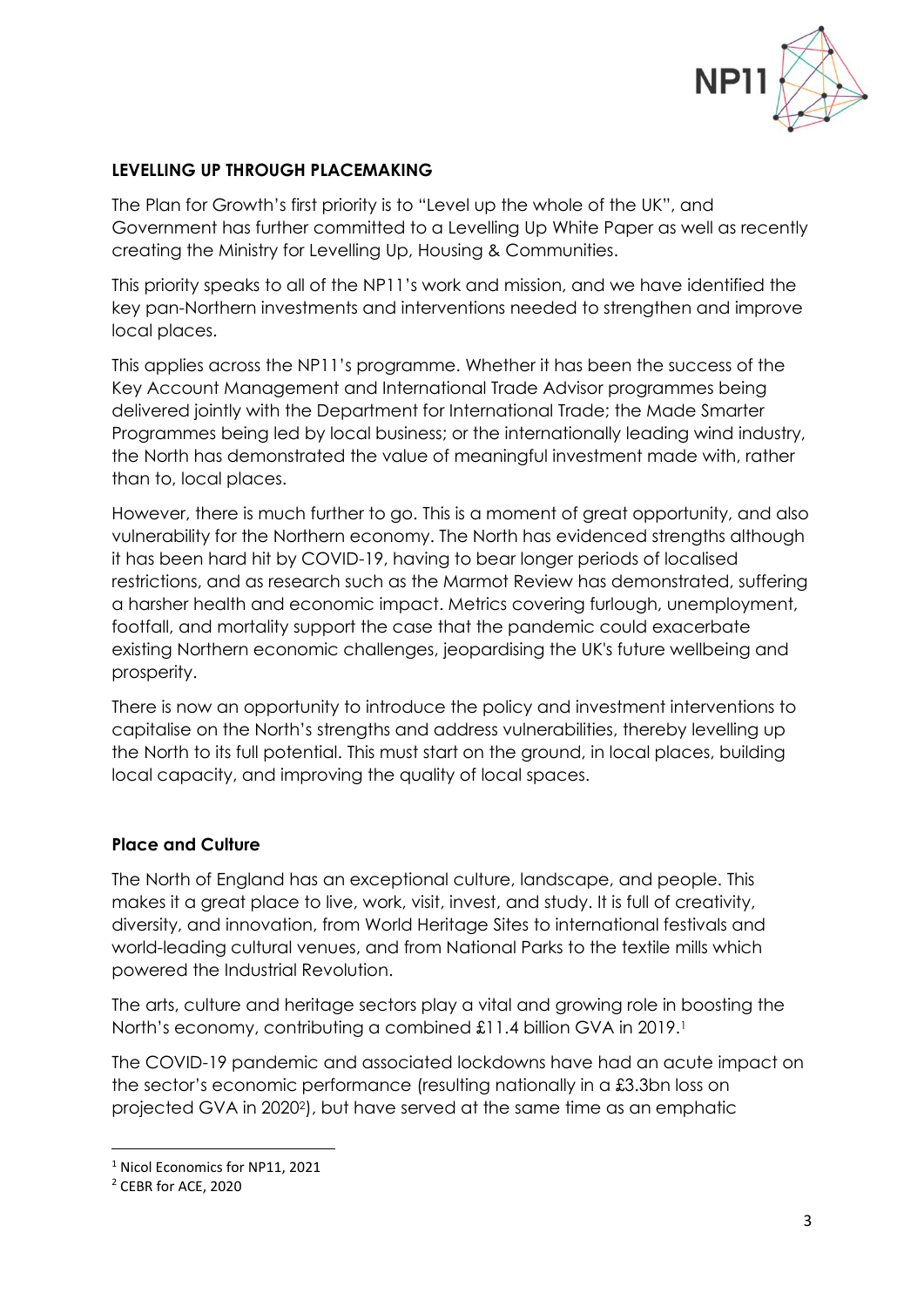

restatement of the criticality of culture, community, connection to place and access to green space and the natural environment.

Arts, heritage, museums, libraries and natural landscapes are intrinsic to developing the local economy and in regenerating our places. We cannot have a truly successful economy without a strong cultural sector, and a levelled up economy will not be achieved without strategic investment in culture and landscapes, which in turn play a vital role in regenerating places and providing a voice and identity to our towns, cities and villages.

The NP11 has convened a pan-Northern Place and Culture partnership which seeks to bring forward evidence of how the North's quality of place – encompassing arts, culture, heritage, and nature assets – can not only drive economic growth, but can contribute to wider outcomes including health and wellbeing, inclusion and diversity, skills and creativity, and quality of life.

The Place and Culture partnership brings together The NP11, Arts Council England, the Heritage Fund, Historic England and The Environment Agency, with steering group representation from Nature North and the Northern Culture Network

A place-based framework offers the opportunity to invest in priorities which can deliver against multiple objectives and support enhanced resilience against future crises, driving far greater value for money and strategic impact from individual funding streams (including the Community Renewal Fund, Stronger Towns Fund, Future High Streets Fund, Shared Prosperity Fund, and Levelling Up Fund).

This co-ordinated, place-based approach could be supported and taken forward by both the Spending Review and the Levelling Up White Paper. The NP11 Place & Culture partnership has identified key strategic areas where adoption of a pan-Northern approach to Place can create economies of scale, maximise current and emerging opportunities, address shared challenges and add value across partner and stakeholder programmes, including:

- A pan-Northern **Live, Visit, Work, Study and Invest** narrative which promotes the North as a pioneering, innovative and enterprising region at the forefront of economy 4.0 and the green revolution
- **Attraction, retention and development of people** as the North's talent, artists, creators, entrepreneurs and innovators, with a focus on cross-sector skills development
- Investment in the North's diverse **urban, rural, coastal spaces**, maximising the value of local assets and enhancing the complementarity of landscapes
- Strengthened **in-place capacity building** as a foundation for longer-term collaboration, enhanced data and research, more effective administration of strategic funds, and delivery of the above elements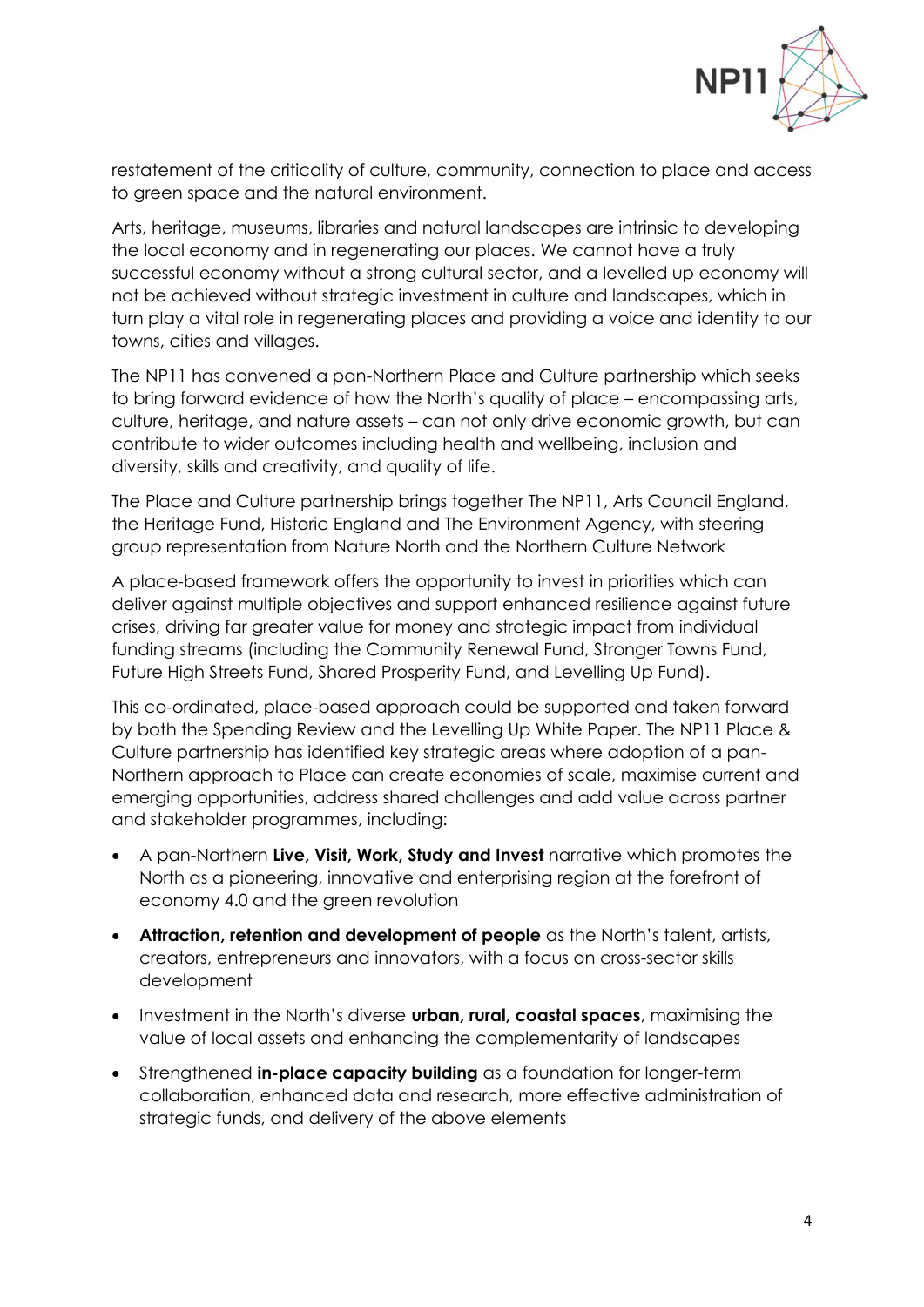

#### **Recovery and Resilience**

Research by the NP11 has indicated that as a result of COVID-19, while there is an obvious overall impact in the reduction of economic activity, spending in hospitality and retail, and use of arts and culture in particular – there have been different impacts across different places in the North. There is huge potential to build on these differences as being complimentary. Taking this view highlights the opportunity for increased collaboration between urban and rural places across the North.

Cities have seen a large loss from both tourism and day-to-day activity – and it is not yet clear the extent to which this is a permanent shift – in workers and their spending on goods and services in their local economies. At the same time, they have seen reduced footfall, and demand for retail and hospitality. While we would expect tourism from both domestic and international tourists to return, it is difficult to approximate when we will see this bounce back, and what the knock-on impact of the potential permanent shift in behaviour of previously city-based workers might have.

Suburban areas as well as towns and rural areas with high levels of workers commuting into cities pre-pandemic have generally seen an increase in economic activity located there. This has resulted in a slightly smaller decline in retail footfall in comparison to cities, but there is evidence that a less dense service offer does not allow places to fully capture the relocation of activity to working from home.

Rural areas, particularly with environmental and heritage assets, have seen increased interest and footfall from the public. While these areas could benefit from an increase in domestic tourism, especially if people avoid densely populated places in a post-pandemic environment, this could also bring about new challenges related to managing the balance between residents and tourists, alongside the potential problems that an influx in tourism is likely to bring.

The recovery of international tourism – and therefore places which depend upon it to a significant extent – is likely to be lengthy. The UK Tourism Recovery Plan aims for a 'full return to pre-COVID [visitor] numbers by 2023' which, while ahead of independent forecasts, is still a significant period for places and businesses that depend on international tourism.

All local places have their own distinctive strengths, offer, and challenges which interact with these general trends and the economic environment during this recovery period. An understanding of these localised attributes is crucial to marshalling successful recoveries across a diverse region like the North.

Throughout the pandemic there has been a huge demand for access to green spaces, something closely linked with maintaining good mental and physical wellbeing. Arts, cultural and heritage attractions, meanwhile, offer environments for learning and linking to our own sense of identity.

As hospitality has started to re-open there has been a renewed appreciation of the value of these spaces, alongside arts, cultural, heritage and environmental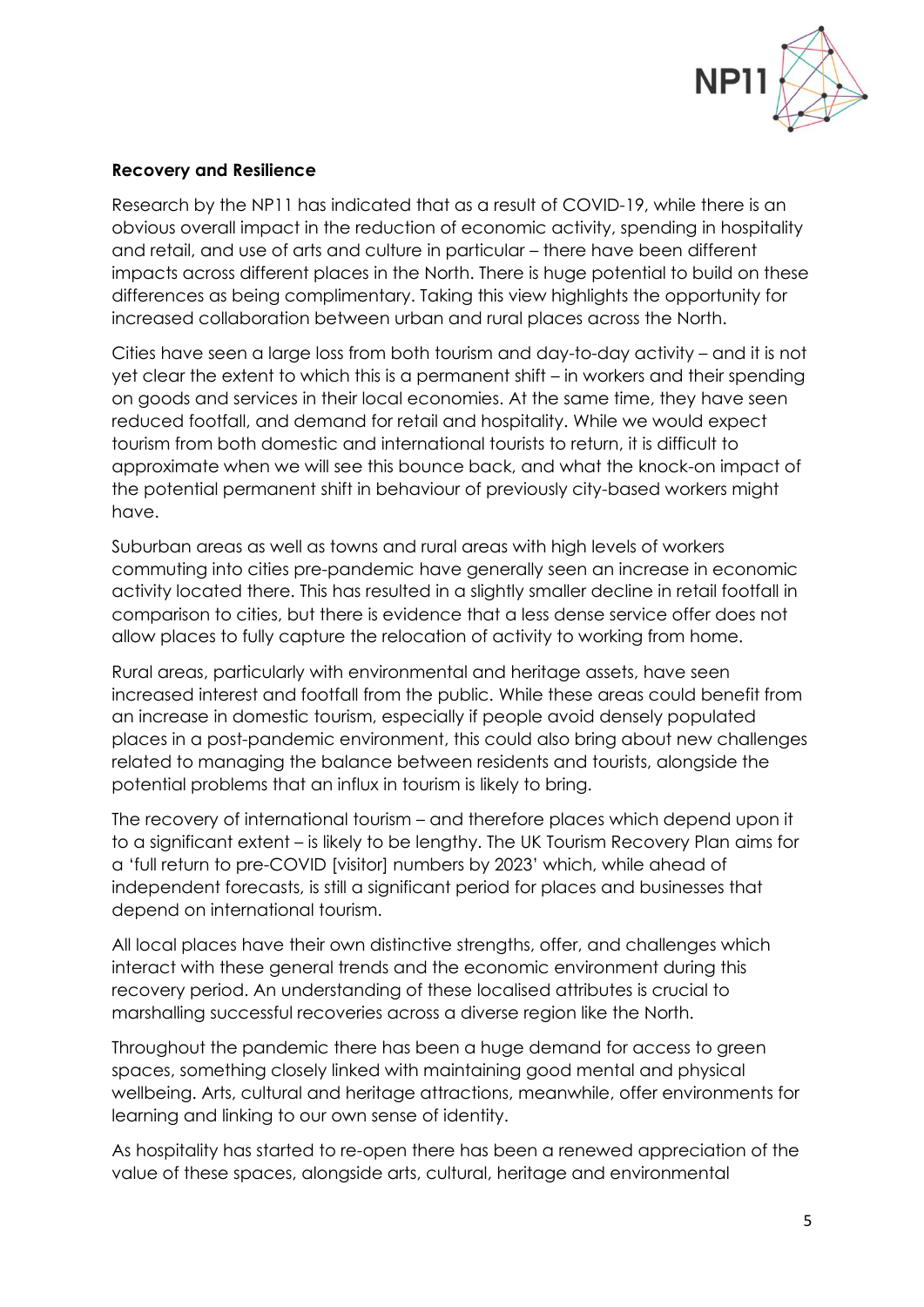

attractions for practical applications such as work or learning, but also as places to socialise with loved ones. The presence of these kinds of spaces improves the quality of places and makes them more attractive to live, work, visit, study and invest in.

The NP11 has identified a number of themes which could help to mitigate these challenges and support the role of these sectors, which are key to the economic recovery and core to building a high quality of place offer. These represent an opportunity for Government, regional, and local partners to work together. These themes are:

- Stimulate demand for heritage, nature, culture, hospitality and retail.
- Improve the attractiveness of places to encourage people to return to town and city centres. This includes repurposing vacant spaces, reimaging public spaces, and "digital high street" initiatives.
- Ensure economic value is circulated in local communities. This includes increasing fiscal devolution for local and combined authorities.
- Take advantage of the likely increased propensity to day trip/holiday in the UK and promote the North as a destination. This includes joined up marketing, ticketing, and transport.
- Offer direct support to heritage, arts, cultural and environmental organisations. This includes developing higher-skilled, higher-wage jobs.
- Be more data driven. This is detailed further in our Evidence Base section below.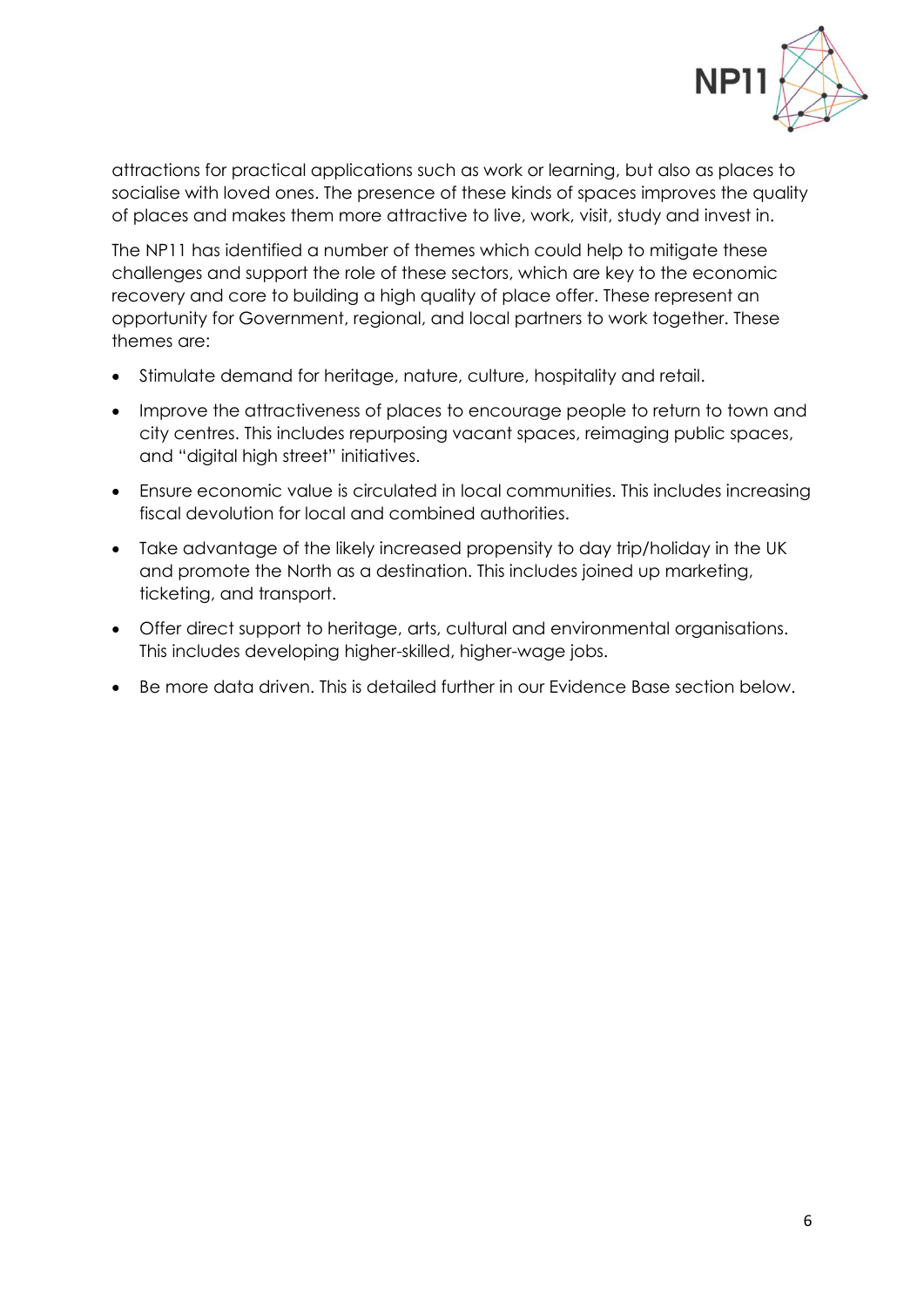

## **NET ZERO NORTH**

The Plan for Growth's second priority, "Support the transition to Net Zero", strongly aligns with the NP11's clean growth activity.

### **The Powerhouse**

The North is the UK's Powerhouse: it generates over 40% of the UK's electricity, and almost a fifth of the electricity produced is exported to the rest of the UK. However, the North generates over 90m tonnes of  $CO<sub>2</sub>$  per annum - a quarter of the total. This reflects the significance of manufacturing and energy to the Northern economy.

Failure to capitalise on the Northern Powerhouse's clean growth opportunity will mean that the UK will fail to achieve net zero. Existing analysis by the NP11 shows the potential to **deliver a 50% reduction in carbon levels by 2032, and 100,000 new jobs and £2bn pa to the economy by 2050**. Exploiting this opportunity will cement and extend the North's nationally and internationally competitive position in the field – fuelling industries of the future where the North is already a leader, such as digital and advanced manufacturing, unlocking economic regeneration by facilitating a just industrial transition, and generating huge export opportunities for clean energy generation, energy efficiency, and low carbon products and technology.

Three of the six largest UK industrial clusters by emissions are in the Northern Powerhouse. Supporting these clusters to transition to a net zero position, whilst maintaining competitiveness and maximising clean growth across the North, is a significant challenge. A piecemeal, project-by-project approach to problem solving will not help. Coordinated, systematic action across the North, between public and private sectors, and with Government is needed if this challenge is to be addressed effectively. At the moment, this joined up approach is not always evident. Several of the pieces of the 'jigsaw' exist, but these projects are too often regarded in isolation or competition rather than as complementary elements contributing to a larger ambition across boundaries. The challenge is therefore to bring coordination and collaboration to these projects together that can maximise impact and effectively deliver more than the sum of its parts.

NP11's Northern Powerhouse Clean Growth Proposition (Annex 1) has set out the areas where there is a pan-Northern opportunity, to secure collaboration across local and central government as well as industry and LEPs on a Net Zero North programme.

# **10 Point Plan for a Green Industrial Revolution**

Early work has indicated the potential for significant economic, environmental and health benefits of joining up the North's world-class clean growth assets, rather than an exclusively competitive approach between different clusters.

Across the areas identified in the Government's 10 Point Plan for a Green Industrial Revolution, these will include: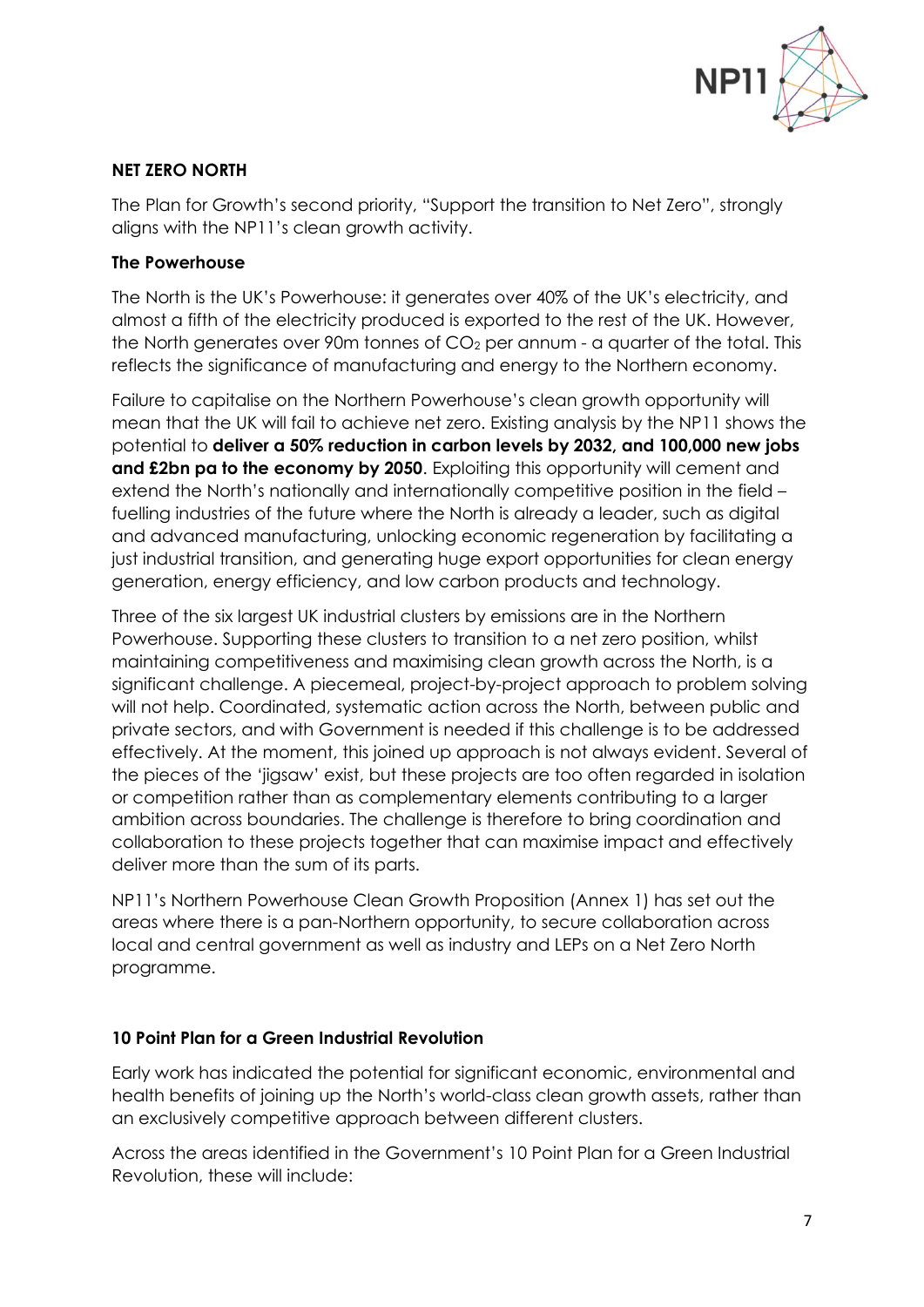

# **1) Advancing Offshore Wind**

This is a significant sector that will remain a priority for the low carbon energy development for the Northern Powerhouse. The maintenance of an effective policy regime at a national level to support offshore wind remains crucial and should continue as a focus area for national government. Already, the North is leading the way in the development of new sites off the North West and North Sea cost. To make the most of this potential, planned offshore wind developments should be connected to emerging projects that will benefit most. This doesn't just mean the energy grid across the North, it means developing a plan for **how emerging projects will capitalise on the energy generated from offshore wind in the North and maximise supply chain opportunities** across the North and beyond.

# **2) Driving the Growth of Low Carbon Hydrogen**

There are opportunities to work together to find synergies between hydrogen for industry, transport and heating, and wider investment in hydrogen in the region. Finding these synergies will require cooperation across the region. For transport in particular adequate fuelling stations will be key to encouraging uptake. Further, low carbon hydrogen can be deployed for industrial processes and could represent a low carbon source of energy for domestic space heating. The viability of hydrogen as a low carbon fuel source will depend on the deployment of carbon capture, use and storage (CCUS) as a means of reducing the emissions from hydrogen production processes at scale, as well as the production from renewable energy. The North is in a prime position to drive growth of the hydrogen economy building on CCUS options and strengths in wind energy. As with offshore wind, the key here is **support for industry infrastructure and supply chain development alongside energy generating potential.**

# **3) Delivering New and Advanced Nuclear Power**

A vibrant nuclear industry will be crucial to realising the scale of low carbon electricity production recommended by the Climate Change Committee. There are nationally significant assets in the region which, if successfully supported by government policy, could provide the bedrock for new nuclear generation in the North. There are also potentially significant export opportunities. Cooperation across the NP11 is harnessing this Northern strength as an economic driver for the region as a whole. The North of England has led the development of the UK's nuclear industry, but this requires both regulatory and financial intervention from Government. Potential sites in the North of England need to be supported with future nuclear development. Cumbria represents a natural home for this, with Sellafield having the expertise to both operate existing and develop new nuclear power. Understanding where new nuclear capability can be developed in the region, drawing on the expertise of Sellafield, and establishing collaboration with the Nuclear Advanced Manufacturing Research Centre, to understand where the opportunity lies for new Small Modular Reactors will help the Government maximise the outcomes from the sector.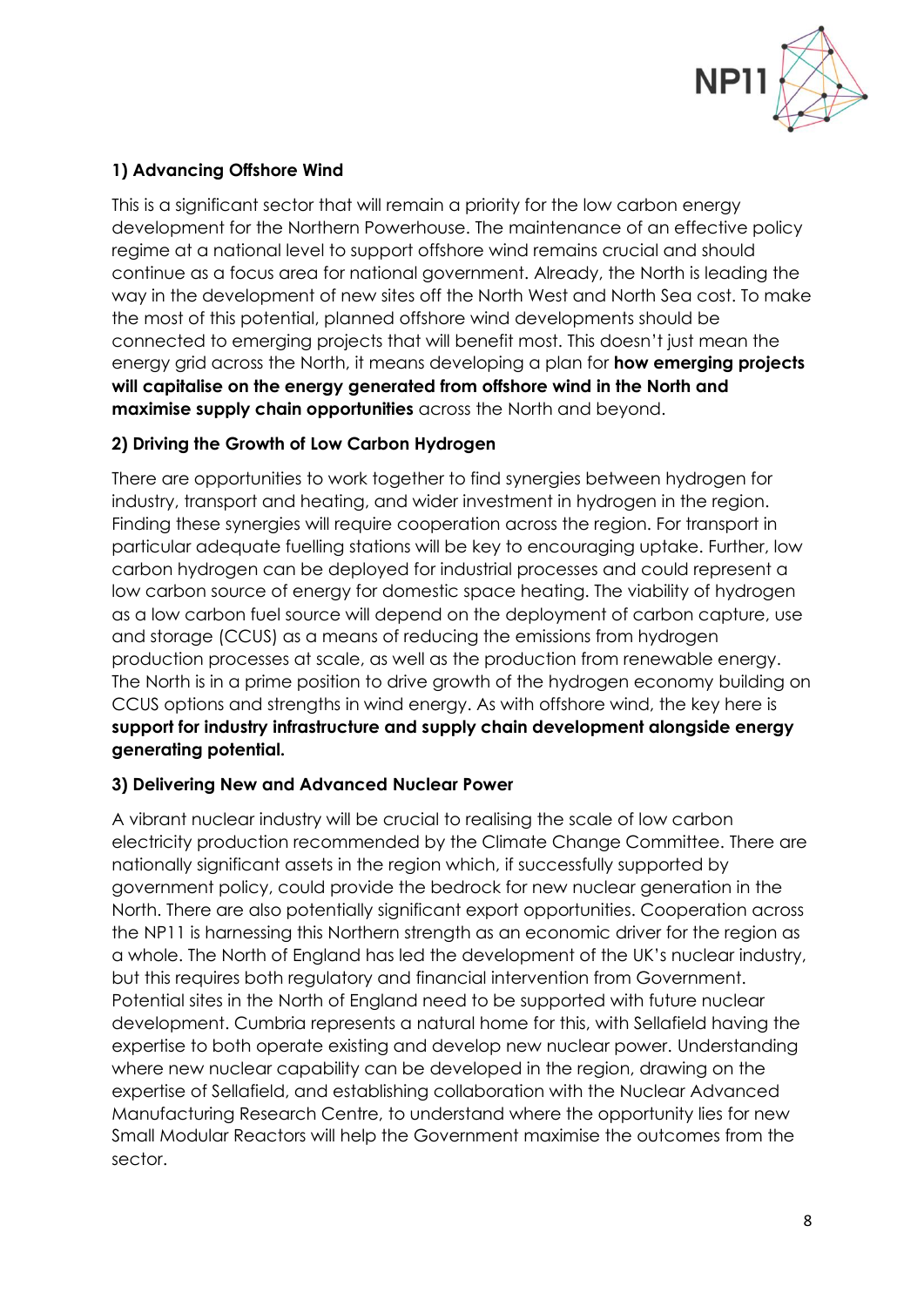

# **4) Accelerating the Shift to Zero Emission Vehicles**

The North of England is a leading centre for car manufacturing. Sites such as Nissan in Sunderland are already making the shift and producing more and more electric vehicles. However, increasing the uptake of EVs isn't just about building cars, it's also about building EV infrastructure. This must be done in a joined up way: increased uptake will have a significant impact on the energy system and will require new ways of managing energy demand across the grid. Working with regional DNOs, Transport for the North, Local Energy Hubs, LEPs and other partners will be crucial for ensuring we have an adaptable future energy system that can support the demands of widespread EV use. We are working **with Transport for the North to develop proposals and projects to improving the North's highway network and EV charging infrastructure**. This is crucial for accelerating uptake.

## **5) Green Public Transport, Cycling and Walking**

Decarbonising transport is not just about accelerating the uptake of EVs. Modal shift will be the most significant aspect of our drive to reduce emissions from surface transport. Transport for the North's Strategic Transport Plan provides an integrated transport vision and demonstrates how joining up active travel, public transport and EV can be used to deliver vital net zero gains. Further, Transport for the North's Decarbonisation Strategy has established an evidence base for how the North's transport system can be decarbonised. Bringing together key stakeholders in the North and **developing a place-based and sequential plan to decarbonise transport**  will be crucial for both decarbonising and improving the North's transport system. These represent obvious starting points for the transition.

### **6) Jet Zero and Green Ships**

The NP11 is working with Transport for the North **on low carbon transport connections and infrastructure deployment, and identifying transport hubs** which could link decarbonised rail, air, road or marine transport. The North has a number of significant airports, and these should be at the forefront of both technological innovation and policy delivery. Similarly in terms of shipping, the North's ports – including but not limited to three of the six designated freeports – are among the busiest and most innovative in the UK. Early efforts should focus on how the North's infrastructure should be expanded to accommodate integrated infrastructure that improves the efficiency and reduces the emissions of transport from sites to ports. This will drive early emission reductions, as well as **maximise the trade and investment opportunities arising from freeports**.

# **7) Greener Buildings**

Partners such as the N8 Research Group, the Northern Housing Consortium, and the Convention of the North have established a strong evidence base and policy proposals for delivering the benefits of retrofitting the North's housing stock and other buildings. The economic, environmental, and health outcomes are substantial. Decarbonising the North's housing stock could support over 70,000 direct jobs and over 100,000 indirect jobs. The job generating potential mitigates most of the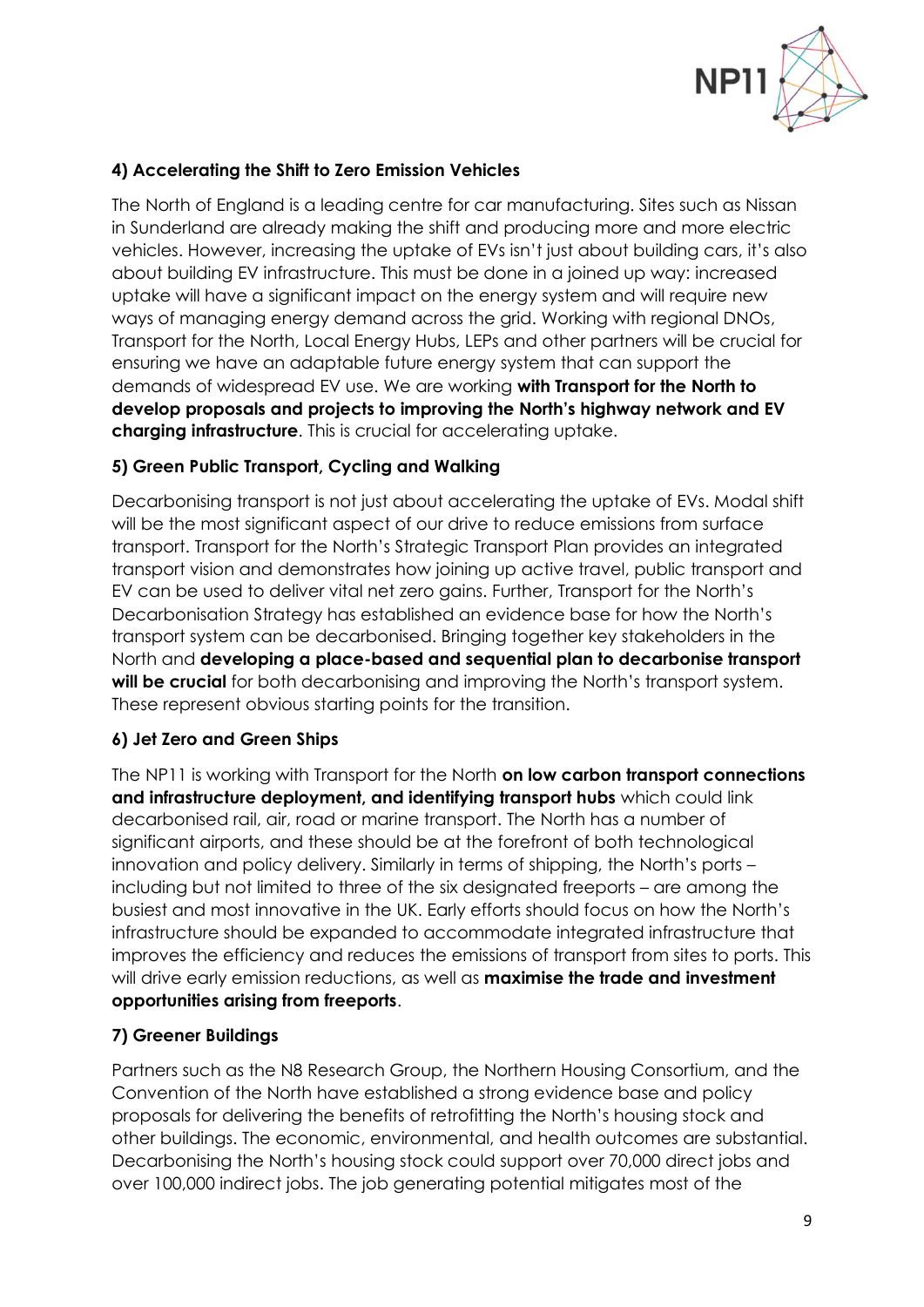

decarbonisation costs in terms of the wider value that derives from retrofit activity. Focus in the North should switch from identifying the benefits that we now know come from retrofitting our homes to ensuring businesses, housing providers and local government work together to start driving action. This is even more pivotal in in a context where fuel poverty will likely rise this winter. The NP11 is keen to work with BEIS Local Energy Hubs on approaches to energy reduction and **opportunities for pan-Northern development and delivery, along with work focused on heat and buildings**. Ensuring that industrial clusters benefit from improved port infrastructure and can access investment opportunities made available by free ports will be crucial for ensuring their growth and encouraging business investment.

# **8) Investing in Carbon Capture Usage and Storage**

CCUS is essential to the decarbonisation of heavy industry in the region. The North already has advanced plans in places to develop CCUS infrastructure in the North Sea and Irish Sea. However, businesses leading these efforts need support and certainty. Clear long-term support should now come from **Government to back the development and crucially, joining up of CCUS clusters**, with the North East, Humber and North West leading the development of the UK's CCUS industry.

## **9) Protecting our Natural Environments**

The North of England is home to some of the UK's most important natural assets, including several National Parks. Nature is often forgotten in the wider discussion on the drive to net zero. The NP11 is working with the Nature North partnership, who are taking forward crucial **initiatives that need Government support such as the Great Northern Forest, Great Northern Bog, and Eden North**. These should be taken forward alongside efforts to further quantify and advocate for enhanced investment to protect and grow the North's natural assets. The partnership is committed to adding value to the Nature North programme through its proposals for cross-partner investment in place, particularly in drawing out the complementarity of the North's urban, rural and coastal landscapes. There are significant circular economy opportunities relating to land use, agriculture, and biomass.

# **10) Green Finance and Innovation**

Finance, innovation and skills will support the transition by ensuring private as well as public funds are leveraged. The British Business Bank, the Northern Powerhouse Investment Fund, and the UK Infrastructure Bank in Leeds, and new economic campus in Darlington will help deliver **a more effective, place-based approach in partnership with private banks**. It is vital that all Northern businesses, not just those in environmental sectors, can unlock the finance they need to decarbonise and grow the green aspects of their business. For example, existing microfinance initiatives should be scaled up and developed to incentivise green growth among SMEs, in turn helping catalyse business growth across the North. More broadly, more needs to be done to accelerate the excellent innovation that is taking place in the North. This includes developing new R&D strategies that have a regional focus; building the innovation ecosystem between Catapults, academic institutions and industry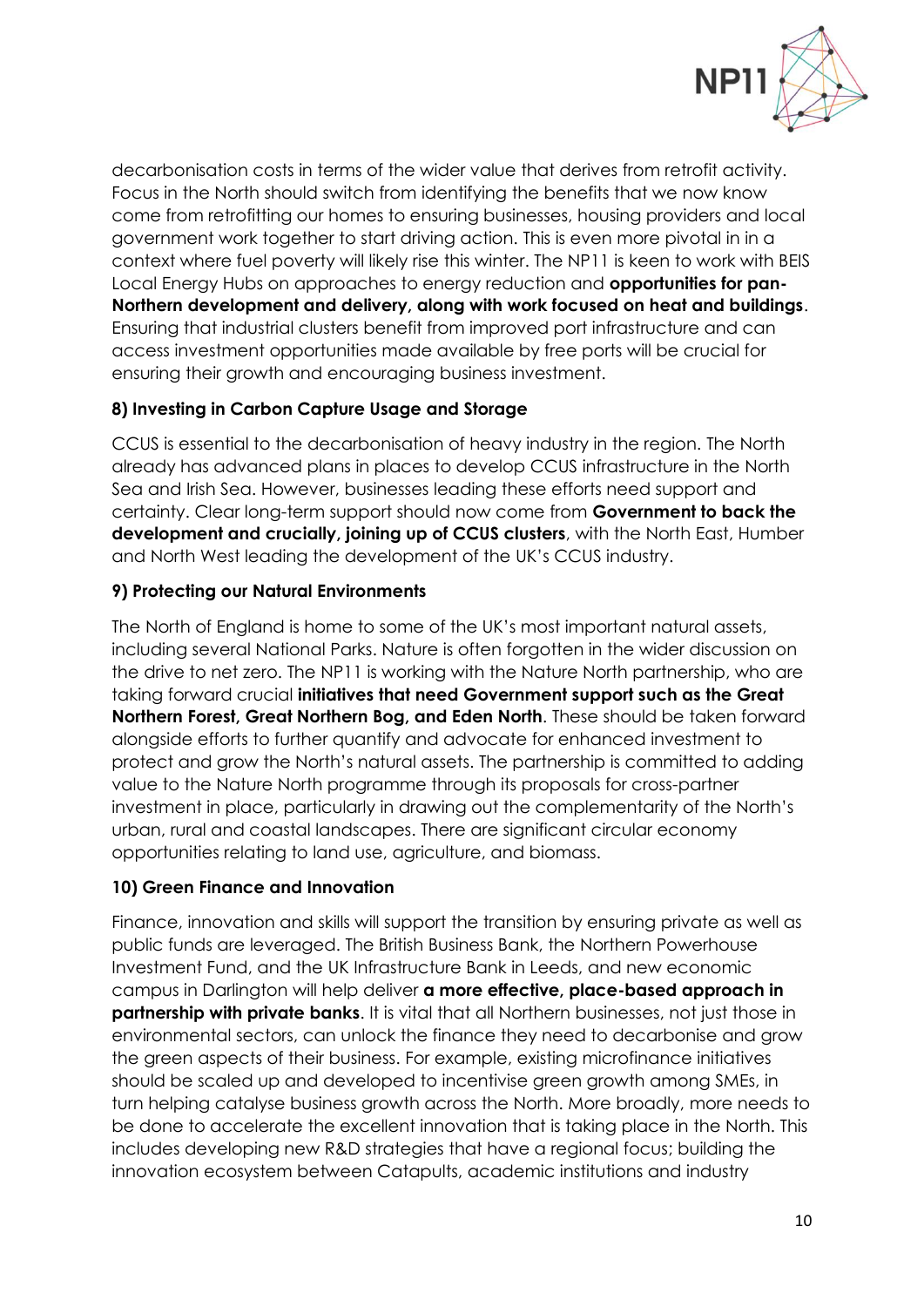

(**including the N8 Research Partnership's Net Zero North proposals)**; and powering pioneering green industries across the North – this is detailed further in our Innovation section below.

To support the above, the NP11 will review the current state of sector deals and developments relevant to the North – onshore and offshore wind, nuclear, hydrogen/CCUS, circular economy/waste etc – and identify scalable opportunities for pan-Northern supply chain development. Mapping and gapping projects and supply chain opportunities from emerging technologies will be particularly important.

Strengthening the relationship between LEPs, BEIS Local Energy Hubs, and industrial clusters will be crucial for delivering the project partnerships, business models, investor interest and funding mechanisms needed to develop a robust evidence base, remove policy barriers, and identify and coordinate strategic infrastructure investment.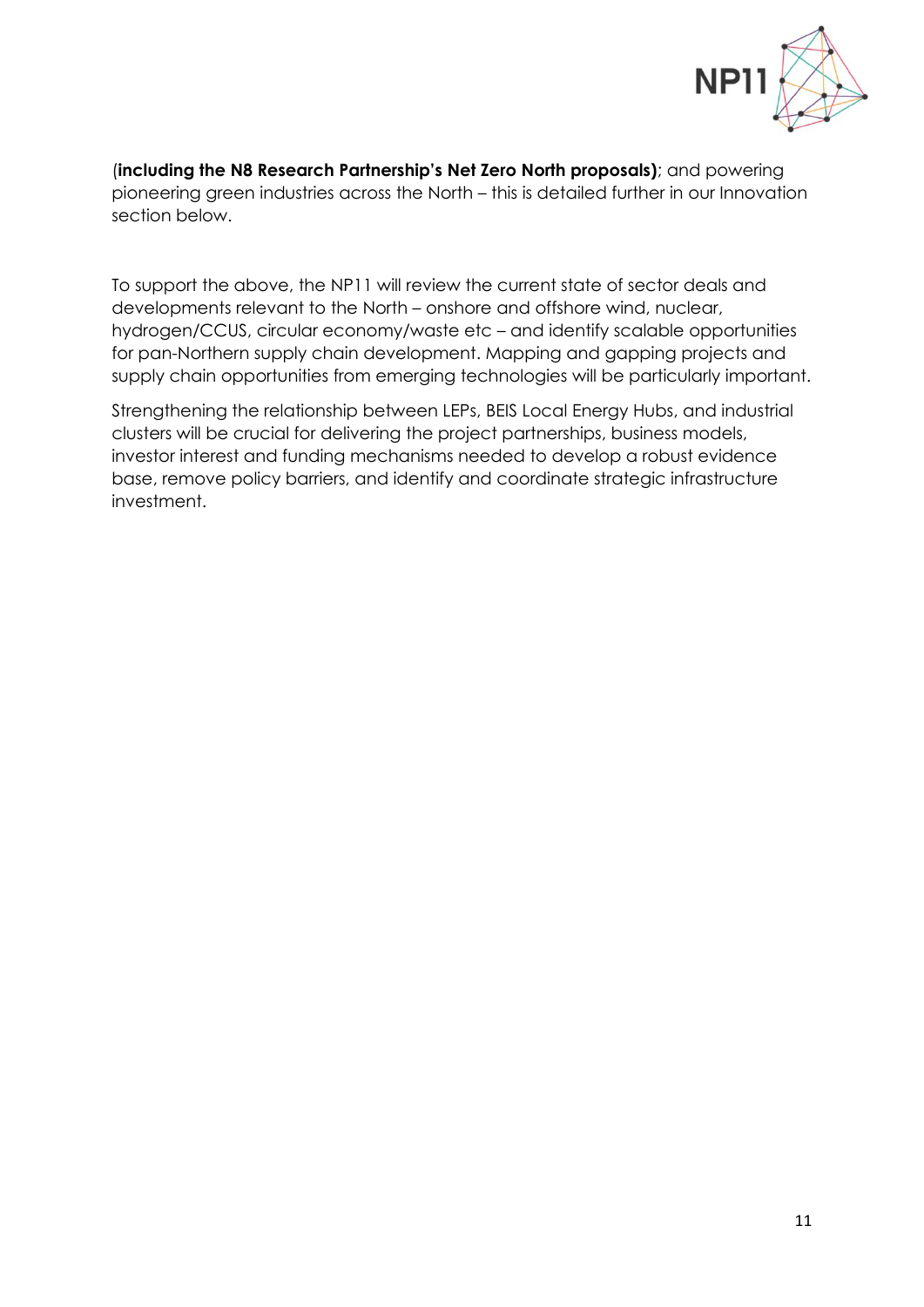

### **GLOBAL BRITAIN, GLOBAL NORTH**

The Plan for Growth's third priority, "Support our vision for Global Britain", strongly aligns with the NP11's trade and investment activity.

The North has great potential to grow, with much to offer investors, and therefore needs to better capitalise on its assets to fulfil its ambitions. The NP11 has previously created a Trade & Investment Proposition, which identified that exports accounted for 24% of Northern GDP compared to a UK average of 30%, and only 7.5% of businesses in the North exported, relative to a UK average of 9.5%. Foreign Direct Investment (FDI) projects created/safeguarded just 90 jobs per 100,000 population in the North, compared to a UK average of 180 per 100,000.

The Proposition set out partnership, strategic and operational initiatives that would generate net additional £375m GVA for the North (with an ROI of 5.5:1) on the back of a £67.4m investment over three years (in addition to existing DIT commitments). An Addendum was produced in August 2020, which updated the original Proposition given the substantial changes arising from the COVID-19 pandemic and the evolution of the EU Exit process.

Since the Proposition was produced, an additional £3m was allocated to the North, for the period 2020/21 with some funding stretching to 2022. This welcome funding was for:

- 16 additional specialist International Trade Advisers (ITAs), including ten Sector Specialists, three Digital Advisers and three Regional Growth Service Advisers;
- 14 additional Northern Powerhouse Overseas Champions in HMTC regions; and
- Additional ITAs based in the Northern LEPs (11 individual LEP-based ITAs and three cross-LEP ITA roles).

The benefits from some of these Northern Powerhouse specific programmes are very clear, for example the Key Account Management, which we would like to see expanded. Others are less so, either due to them having only been running for a short period of time, such as overseas officers, or due to a lack of a shared metrics as to their performance. There also remains a strong need for the North to be more involved in national strategy development and determining prioritisation of available funding in order to ensure this delivery is done with, rather than to, the North.

The North is therefore keen to review activities to date and develop a deeper and more strategic partnership approach with DIT. This would also obtain a clearer view on the cost benefit metrics that support prioritising activity, maximising impact, and joining up national programmes with local activity, to ensure improved outcomes for exports and investment that are central to achieving Government objectives.

This is a moment of great opportunity, and also vulnerability for the Northern economy. The North has undoubted strengths in its Prime Capabilities although its economy has been hard hit by COVID-19, having to bear longer periods of localised restrictions, and as research such as the Marmot Review has demonstrated, suffering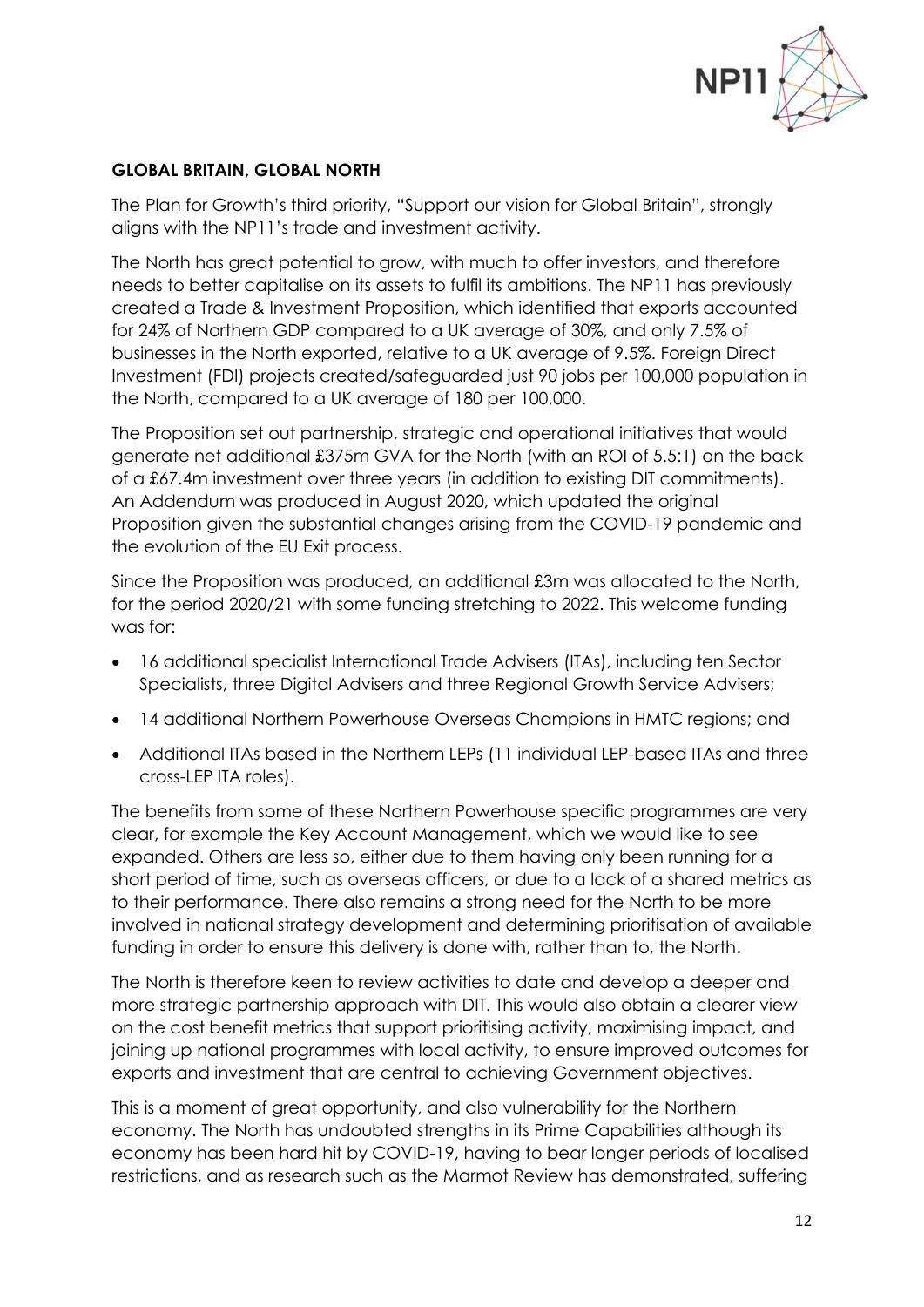

harsher health and economic impacts. Metrics covering furlough, unemployment, and footfall, support the case that the pandemic could exacerbate existing Northern economic challenges, jeopardising the UK's future wellbeing and prosperity.

The COVID-19 pandemic and its economic impacts have increased the rate of global economic change, accentuating and accelerating trends already in-play as well as introducing new drivers. This is not unexpected as innovation accelerates dramatically during crises, and therefore investments must look forward to a changed world rather than backward to address features that the crisis has made less relevant.

During this period, the North has sought to realise its opportunities being at the forefront of supporting high export potential areas such as digital and life sciences. Significant developments have also taken place across the environmental goods and services sectors. Initiatives to capitalise on increased virtual/home working and support domestic tourism based on a quality of life offer designed to attract and retain talent and investment have also been undertaken. Additionally, changes to supply chain dynamics and increased interest in ESG agendas have all been reflected in the North's activities to increase inward investment. A significantly enhanced focus on existing inward investors to retain and expand their operations has also been particularly beneficial.

There is now an opportunity to introduce the policy and investment interventions to capitalise on the North's strengths and address vulnerabilities, thereby levelling up the North to its full potential in Global Britain.

### **Trade & Investment Proposals**

The NP11's updated trade and investment proposal (see Annex 2), based on the North's Prime Capabilities, will assist in the achievement of the Plan for Growth, in a COVID influenced and new trading environment world:

- Advanced Manufacturing Processes and Materials re-shoring core industrial capability to maximise domestic economic benefits and security of supply whilst also exploiting export opportunities.
- Energy decarbonisation and energy efficiency, addressing climate change, the journey to Net Zero, boosting energy security and creating new export opportunities.
- Health innovation creating a second life sciences supercluster to improve workforce health and productivity and create new export opportunities.
- Digital digital innovation as an all-pervasive change agent, with strong export opportunities for technologies and services.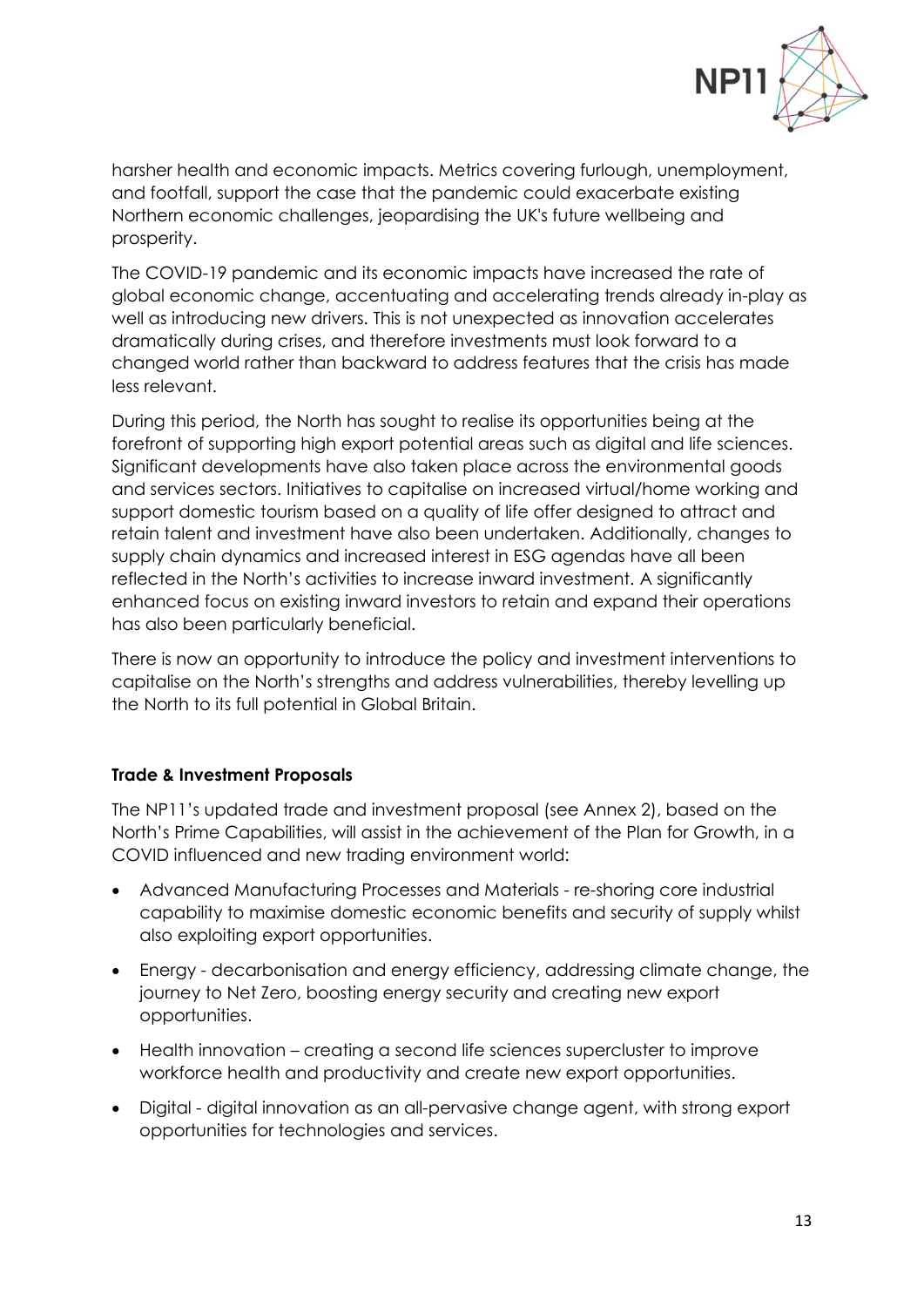

The transition to net zero and the 10 Point Plan for a Green Industrial Revolution, will be greatly assisted by development of the North's Prime Capability in energy which has major strengths in offshore wind; low carbon hydrogen production; advanced nuclear power; zero emission vehicles; and carbon capture.

These growth opportunities will be enabled through this trade and investment activity. This will enable the North to develop "superclusters" around the Primes which would ultimately drive higher productivity and increased innovation, thus fuelling the levelling up agenda through enhanced export and FDI, fundamentally supporting a more global, competitive, and sustainable UK.

The North has been working together on these activities for the last four years, creating the opportunity for a deeper partnership model between Government and local partners.

This new partnership-oriented relationship sought between DIT and the North, would include greater involvement in strategy development and other key central initiatives such as the Office for Investment, shaping both policy and national delivery. It would also involve greater transparency on services commissioned by DIT, including value for money of such programmes, so all partners can understand which actions will deliver the greatest impact for the North and ultimately the UK. Given limited resources, the partnership approach would afford greater alignment and co-investment in jointly prioritised programmes increasing performance and ROI.

In addition to these 'ways of working' changes the key trade and investment priorities for the North include:

### **1) Creating a competitive Global Britain:**

- Undertake a systematic review of the UK's competitive position in terms of sustainable incentivisation, industry/thematic tax reliefs and industrial subsidy with the potential for a new national framework (with a regional levelling up element) or distinct Regional Investment Funds. This is paramount to attract high-value investment into the North in highly capital-intensive industries which are still influenced by public sector support.
- Review major global capital and drivers including ESG agenda including location, investment appetite, focus and methods – relayed to the North to create more bespoke competitive propositions.
- Better use of the National Procurement Strategy to create demand via emphasis on social value/economic impact – review of procurement policy required to understand how to stimulate UK supply chains within the guidelines of the Subsidy Control Bill.
- Proactive approach to ensuring the correct/competitive infrastructure exists to attract significant FDI and support large-scale exporters – including sites, power, connectivity, transport, and so on.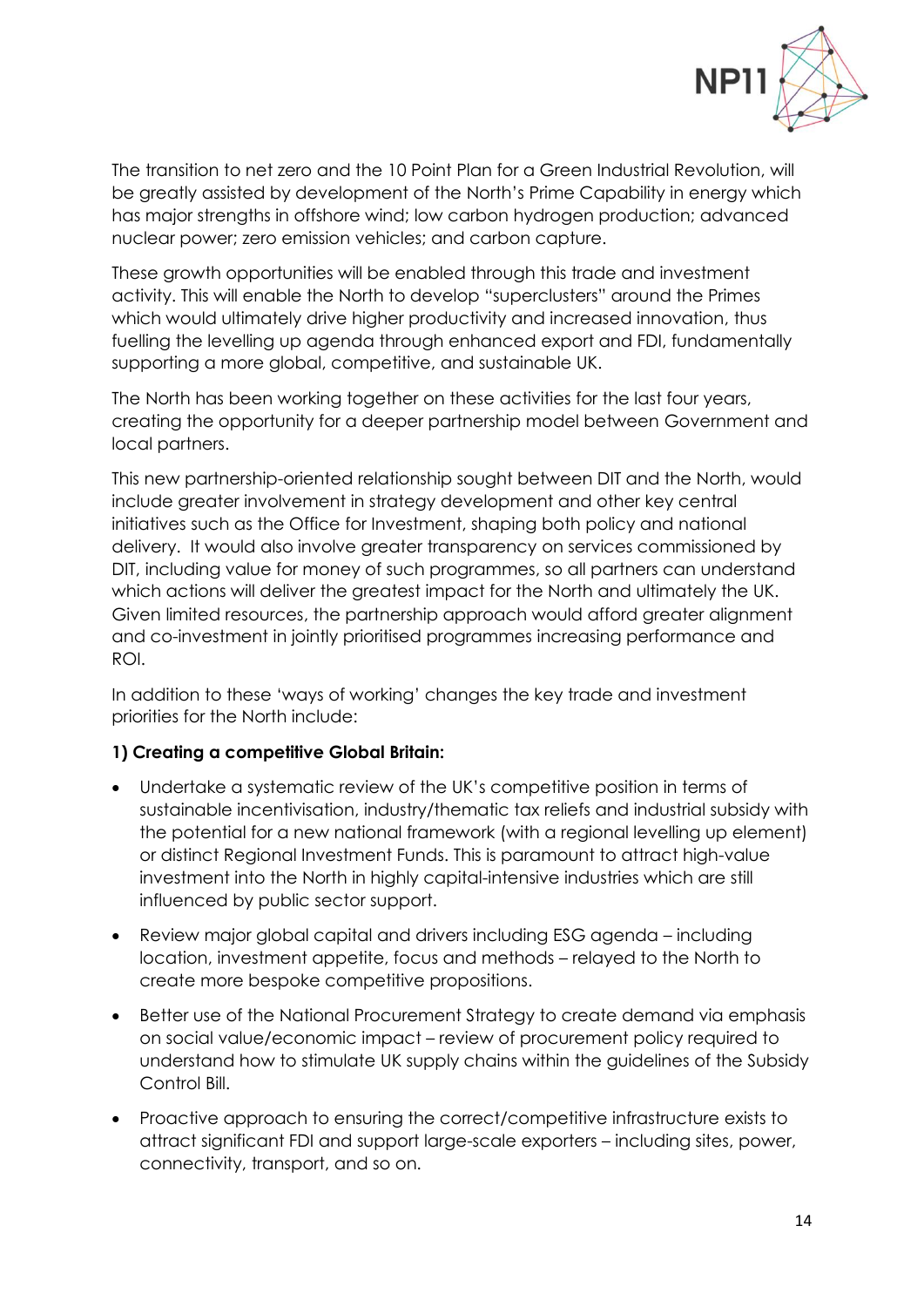

• Work with investors across the North and Government to build a globally competitive skills system pipeline in strategic sectors/primes, to support future and sustainable FDI.

# **2) Enhancing the North's superclusters:**

- Work with DIT/Office for Investment to identify and attract 3-5 "Apex" companies (OEMs) to the North in the UK's key growth sectors/North's Prime Capabilities. This would include research and scoping activity to identify the best target companies. (£1.5m)
- Extend and increase Key Account Management across the North, more than doubling current resource, with the potential to combine with BEIS KAM activity for efficiency and a better customer experience. Create thematic focus in KAM driven by UK Plan for Growth and deepen local connectivity into firms based in the North. (£8.4m)
- Extend the additional Levelling Up ITA capacity across the North and the additional Missions budget, in order to further develop the export potential of existing Prime clusters. Also fund an NPH Global Scale Up programmes to target high-growth firms that can make large scale impact on export value. (£15m)
- Build relationships with other significant global clusters that reflect the North's Primes or frontier sectors, including research to identify highest potential clusters and resource for outreach. (£2m)
- Focus on innovation, net zero, inclusive growth and economic/social impact when attracting FDI into the North through greater use of strategic analytics to identify targets.

# **3) Improving the overseas investment pipeline:**

- Jointly develop a significant marketing and promotional campaign for the North, taking the approach of creating an umbrella campaign in which the established Northern brands (city, country, and coastal) can flourish. This would include marketing activity in key markets, but also a fund to attract industry conferences. (£8m)
- Continuation and expansion of Northern Powerhouse representatives to 20 in key markets, increasing capacity in mature markets such as the US to take advantage of the global recovery, whilst also looking towards growth markets aligned with FTAs such as Japan. (£9.7m)
- Creation of strategic or supercluster propositions around Primes and frontier sectors and technologies, supported by industry experts and additional research and benchmarking to ensure competitiveness. (£3m)
- Involvement of Northern business and civic leaders in national investment and export policy and strategy (including Sector and Trade Deals).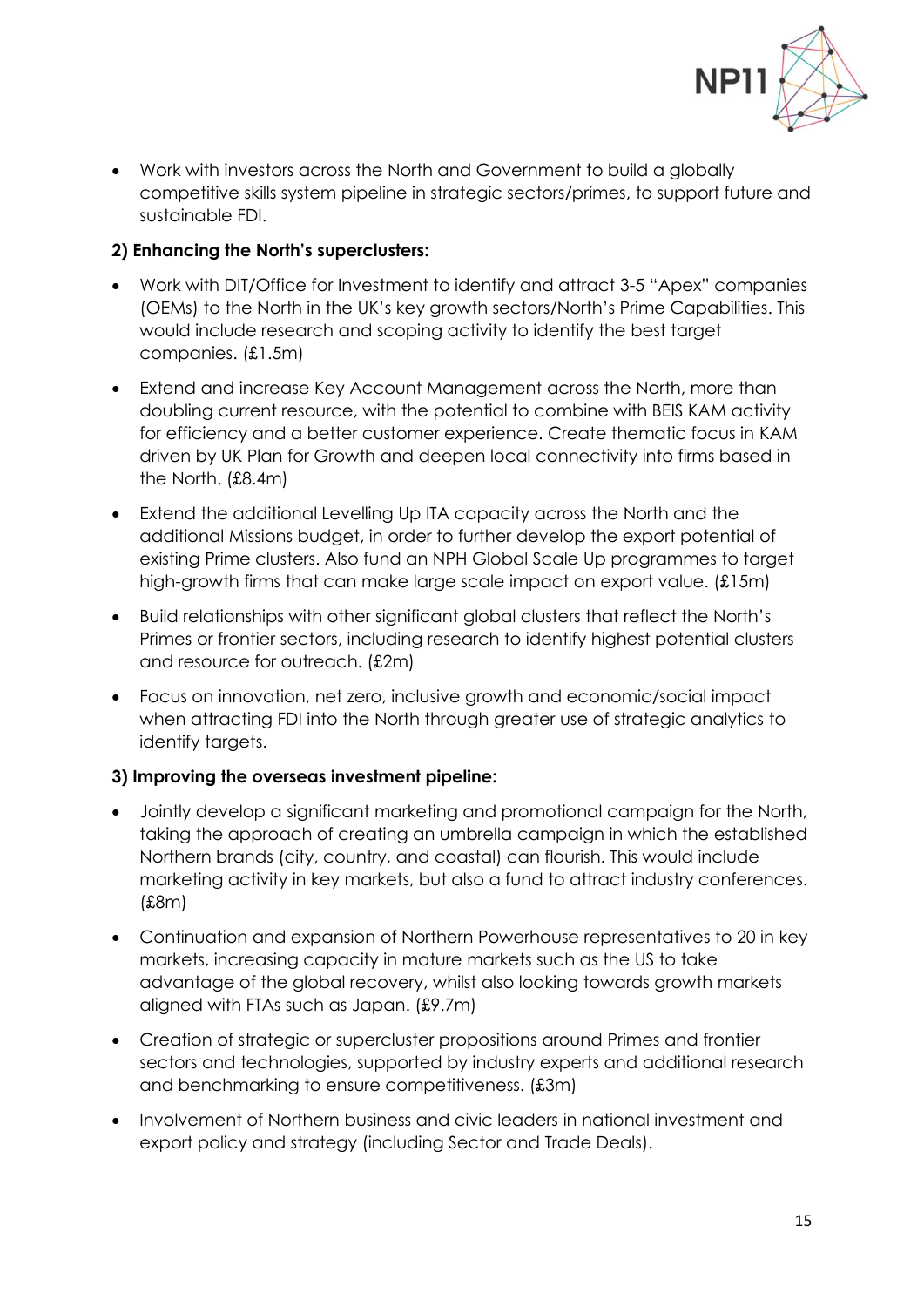

#### **INNOVATION**

The Plan for Growth identifies innovation as one of its core pillars for growth, essential to making the UK a Science Superpower, and again, this aligns with the NP11's innovation programme. To realise industry-led development, with innovation taking place across the real economy, both a place-based and a levelled up approach is essential.

The Government's recent Innovation Strategy identified four pillars for action to make the UK a global hub for innovation by 2035. The NP11 has developed proposals for how the Government and partners across the North could work together to support the North to fulfil its potential to contribute to this goal.

It is worth highlighting the scale of the investment needed to meet this levelling up challenge: a crude analysis of where the public sector and businesses invested in R&D shows that to 'level up' the North to meet the highest performing areas of the UK to where they were in 2016, it would take an additional £1.6bn of additional public sector investment, to help lever in an additional £3.9bn from businesses<sup>3</sup>.

This will take a major shift in the geography of Government spending on R&D, and the Government's commitment to the 2.4% R&D intensity target and to raise the public budget for R&D to £22bn offers the opportunity to do things differently. Businesses have already spotted that there are significant opportunities for innovation-led growth across the North, but they are currently being undersupported by the public sector. For example, businesses in the North invested over £223 per head, higher than in London and Scotland, but public sector investment was only £115 per head – compared to £275 per head in London and £227 in Scotland.

By not investing public money where businesses are investing, we are missing an opportunity not just for the North, but also for the UK. In 2018, London and the South East received 49% of the Government and UKRI's total R&D spending, despite these regions only containing around 20% of the population. And this has consequences for the economy in the North. There are twice as many R&D-intensive jobs located in London, the South East and the East of England combined (46%) as in the North of England (20%)<sup>4</sup> .

The North's Independent Economic Review in 2016<sup>5</sup> identified a 'transformational scenario' that forecasted by 2050 the North could have 850,000 more jobs than under the 'business as usual' scenario, with 1.5 million new jobs in total. If this vision is realised, by 2050 the North's GVA was projected to be £97 billion higher than if there was 'business as usual'. As part of achieving this, there is significant potential in supporting the development in the North's innovation clusters in clean growth and health innovation.

<sup>3</sup> [The Missing £4 Billion: Making R&D work for the whole UK \(nesta.org.uk\)](https://media.nesta.org.uk/documents/The_Missing_4_Billion_Making_RD_work_for_the_whole_UK_v4.pdf)

<sup>4</sup> Microsoft Word - [Levelling Up Innovation \(7\).docx \(ukonward.com\)](https://www.ukonward.com/wp-content/uploads/2021/02/Onward-Levelling-Up-Innovation-.pdf)

<sup>5</sup> [NPIER-Core-Messages.pdf \(transportforthenorth.com\)](https://www.transportforthenorth.com/wp-content/uploads/NPIER-Core-Messages.pdf#:~:text=The%20Northern%20Powerhouse%20Independent%20Economic%20Review%20has%20been,approach%20to%20benefit%20the%20whole%20of%20the%20North.)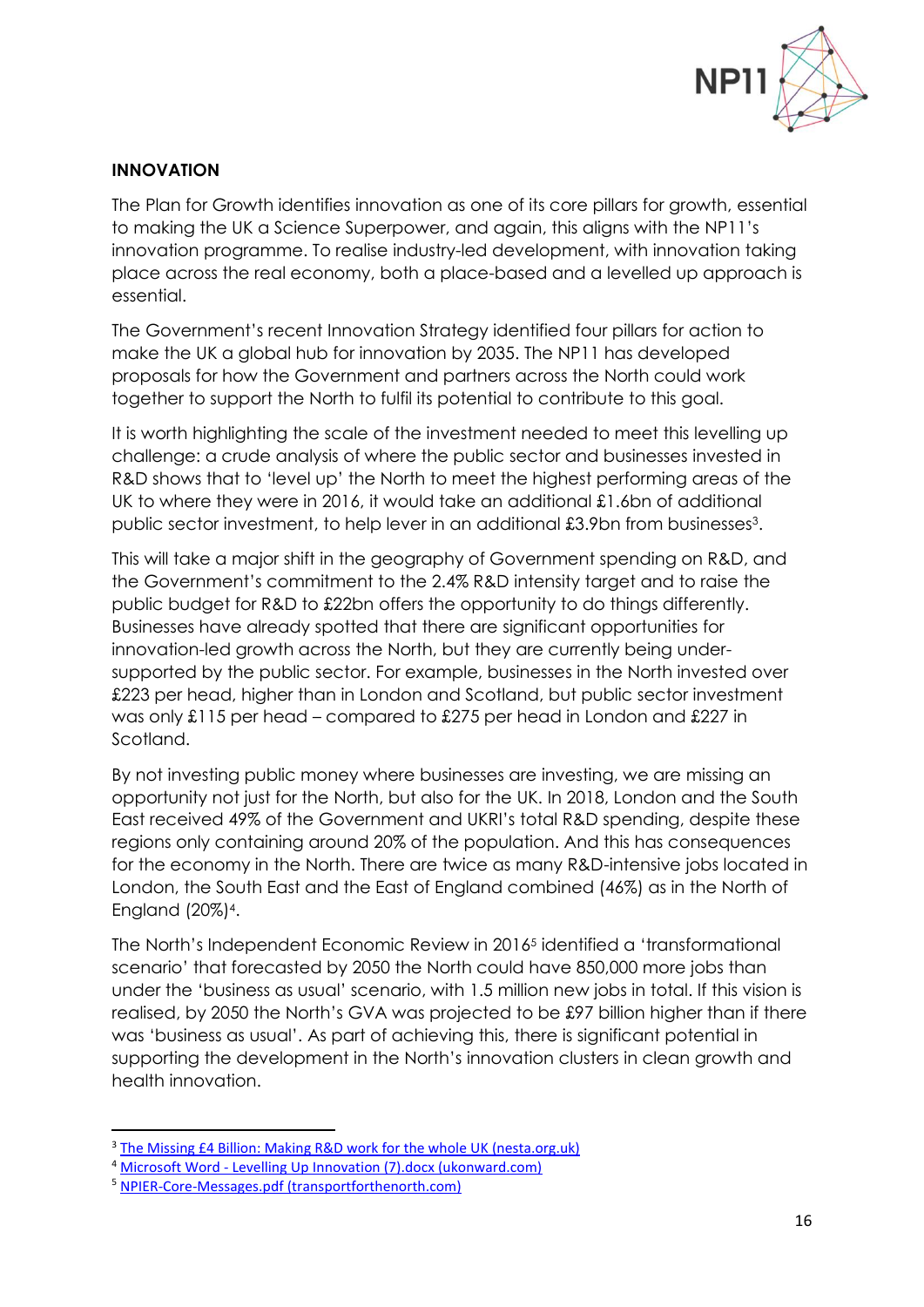

We are making the case that the UK has under-invested in innovation in the North and that there are significant opportunities to be capitalised on in the future. Our response covers the following objectives:

- Increasing business innovation in the North
- Increasing capacity for local leadership and convening power, particularly private sector leadership, and removing barriers to collaboration across administrative boundaries
- Moving to a decentralised, co-produced model of delivery of innovation activity
- Investing in the North's innovation strengths through supporting a mission-based cluster approach

The NP11 welcomes the steps taken by the Government towards a better coordinated innovation support system across the UK, but to realise the ambition of the Innovation Strategy, local partners now need the ability to deliver a place-based, industry led approach to supporting innovation-led growth.

By increasing the capacity to link up where innovation is happening on the ground with local innovation support and other important policy levers for growth, such as workforce skills, infrastructure and inward investment, we can generate wider benefits for places and the people who live and work in them.

# **Pillar 1: Unleashing Business – We will fuel businesses who want to innovate.**

The Government's renewed commitment to significantly increasing the UK's public spending on R&D to £22 billion a year is welcome, alongside the recognition of innovation as the key driver of growth, prosperity and societal progress.

In the UK, the bulk of public support for R&D is focused on basic and applied research though our excellent HE institutions. Whilst this generates significant opportunities for the UK, we invest less than our competitor countries do in wider innovation by supporting businesses to innovate, resulting in poorer performance for our overall innovation system. To hit the 2.4% target for R&D intensity, it is essential that this increase in public support for innovation is targeted at supporting business to innovate.

However, it will not be enough to support those firms who already consider themselves innovative, who already access finance and support and are on the 'radar' of institutions such as Innovate UK. We also need to encourage more businesses of all sizes to innovate, beyond frontier firms. It is helpful to see Innovate UK given additional responsibility for adoption and diffusion of innovation throughout the UK's business base, but this substantial departure from Innovate UK's previous remit will need careful thought to ensure it effectively reaches those businesses. This is where knowledge of local economies would add significant value to existing and planned national programmes of support.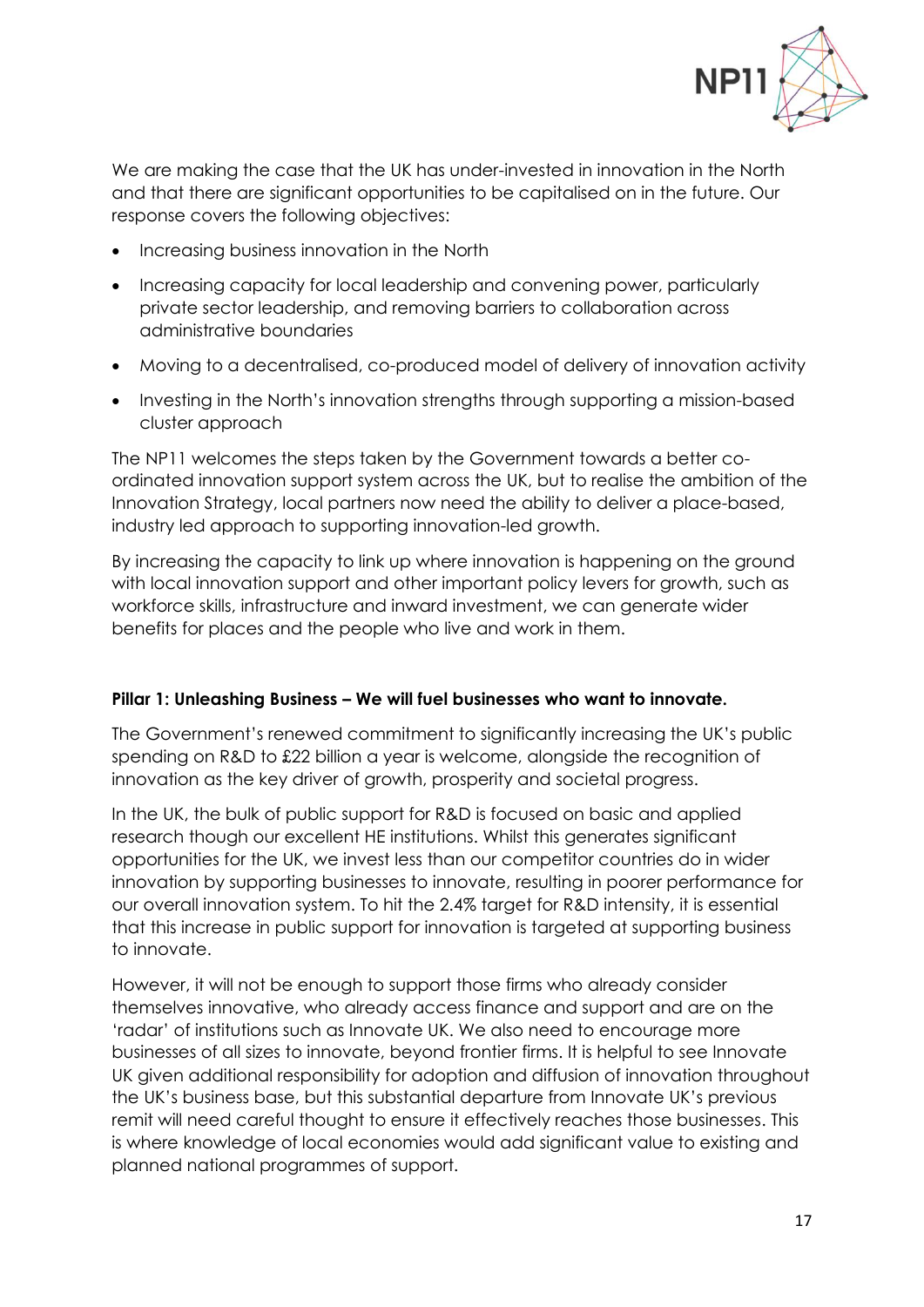

We ask the Government to work with the North's partners to support this objective by:

- Committing to raising public expenditure on R&D in the North, initially towards the additional £1.6bn needed to meet 2016 benchmarks, throughout the innovation pipeline including discovery research, applied research in both HE & research institutions and businesses based in the North
- Creating dedicated funding streams for innovation diffusion, taking advantage of Growth Hub knowledge of local economies and businesses, and tasking Innovate UK with co-designing these with local partners such as LEPs, CAs and Growth Hubs to deliver these effectively
- Working with the British Business Bank and others to create a holistic approach to access to funding for different stages of the innovation life-cycle, from early stage through to commercialisation
- Resourcing local partners to develop analytical capabilities, to more quickly spot where new industrial strengths and clusters are emerging and to allow these to be nurtured more effectively from an early stage

### **Pillar 2: People – We will make the UK the most exciting place for innovation talent**

It is helpful to see the recognition of developing innovation skills and talent in the UK in this chapter, to support businesses to innovate and grow. Creating a highly skilled workforce to fuel the UK's innovation system has to be a key priority across national and local institutions. It is also useful to see wider recognition of the need to increase diversity in the UK's innovation system, both in terms of people and places, and to make innovation open to everyone.

We welcome Innovate UK's new leadership role in identifying critical innovation emerging skills gaps and in developing and scaling targeted programmes to address the commercial and leadership skills needed to increase innovative business capabilities.

However there is also a key role for local partners and we believe there is potential in a wider 'place' approach which would be helpful supporting local areas to:

- Identify the current and future skills needs of local businesses to connecting these to HEIs and training providers
- Foster and retain homegrown talent
- Attract innovation talent from beyond the UK's borders to support the North's innovation clusters

The NP11 Place & Culture partnership has identified significant scope in the nexus which exists between culture, creativity and innovation and aims both to support advocacy for the North and its innovation strengths through its development of a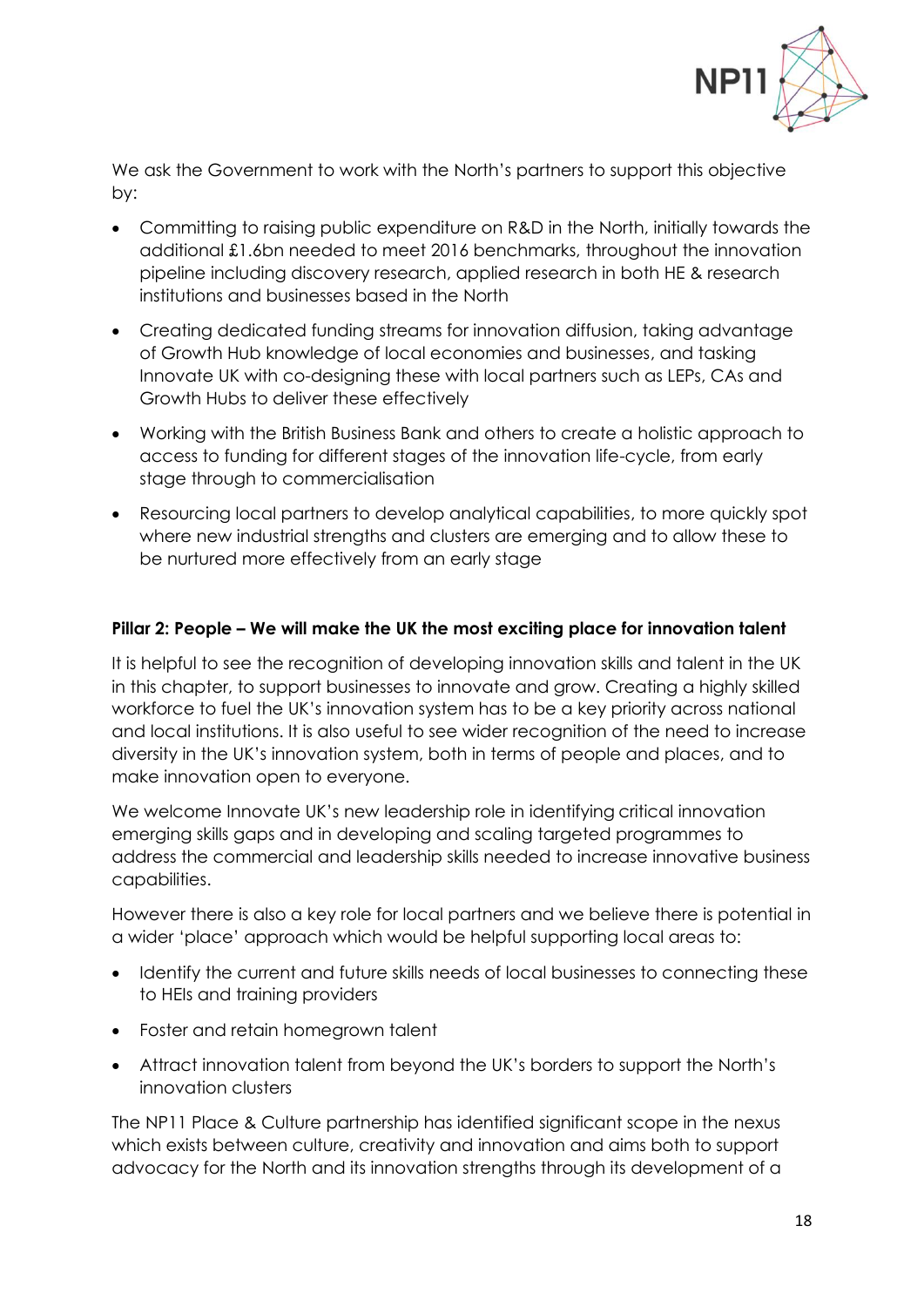

strengthened pan-Northern narrative, and to integrate opportunities to enhance place-level innovation capacity through its proposals for place-level, cross-sector partnerships.

We look to work in partnership with the Government to join up national and local support for innovation skills and talent.

## **Pillar 3: Institutions & Places – We will ensure our research, development and innovation institutions serve the needs of businesses and places across the UK.**

We welcome the inclusion of this chapter on institutions and place-based innovation policy. Although much of the detail of delivery will be fleshed out in the Levelling Up White Paper, there are some helpful indications that Government recognises the challenges faced by local partners in delivering growth through innovation in the existing landscape of nationally driven institutions.

Funding streams such as the Strength in Places fund have been well-received (and over-subscribed) as a way of testing out a more place-based approach to supporting the UK's research and innovation strengths. However these have not been at a scale that is sufficient to support the opportunities outside of the UK's more established strengths, and are traditionally thought of as being based in the Golden Triangle. There have also been missed opportunities to link up with other funding streams for skills development and infrastructure to support a holistic approach to developing innovation clusters.

We ask that the Government:

### 1) Increase **capacity for local private sector leadership** and convening power

In order to support more innovative, dynamic local economies it will be essential to develop a more responsive and locally connected innovation support system that can link up with programmes to support workforce skills, FDI and place-making policies. Building on their role in understanding their economies and supporting businesses, locally based private sector led institutions such as LEPs and CAs are ideally positioned for a place-based approach. Such an approach would support their existing strengths as well as identify and scale up future industries. However, much closer alignment between national innovation funding and local support is needed. The current patchwork of funding streams for supporting innovation is hindering the ability of local areas to join up policy interventions across skills, inward investment and business support.

To do this, we ask that the government to work in partnership with LEPs/CAs to grant them greater autonomy over time to prioritise resources towards the strengths identified in their Local Industrial Strategies and Economic Plans by:

• Testing decentralised models of delivery, including but not limited to Innovation Deals, to coalesce strategic focus and resources towards underpinning innovation ecosystems that can help clusters achieve their full potential. These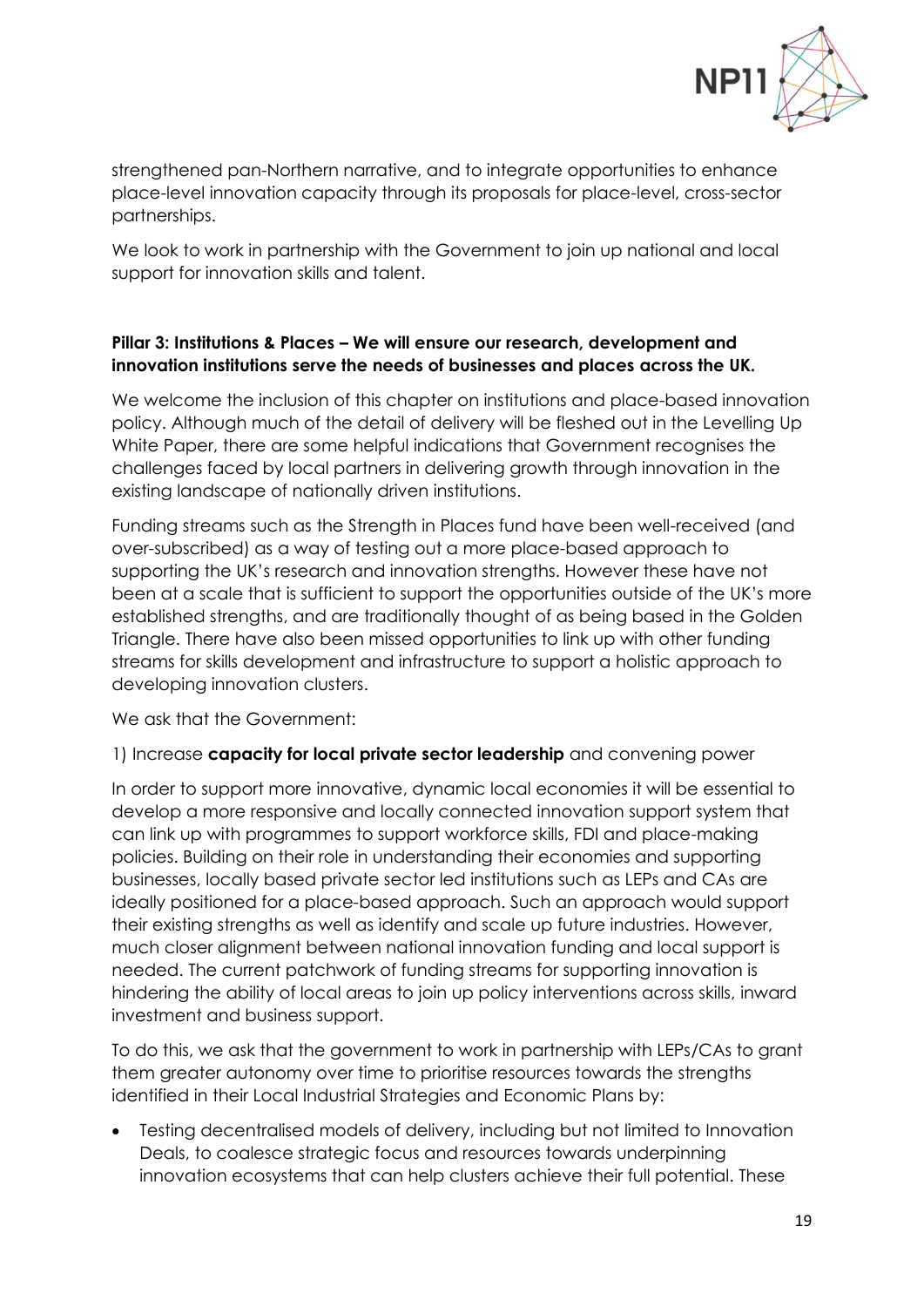

would combine funding streams across policy areas with places that have strong innovation capabilities, to deliver a more holistic approach to local economic development

- Establishing at least one of these pilots in the North
- Using the learning from these as a blueprint for developing stronger capacity across all areas of the North to deliver innovation programmes

2) Task UKRI and Innovate UK with moving to a more **decentralised operational model**

UKRI through Innovate UK play a valuable role in the business innovation support system and has made progress in recent years towards tailoring its support for local economies. However, to create responsive, agile support for businesses we need to combine this with 'on the ground' intelligence, leadership, and relationships through LEPs and CAs. The current structure of UKRI regional representation now needs to move beyond stakeholder management to a model of co-design of innovation programmes and meaningful involvement in investment decisions. This can be achieved by:

- As a minimum, remodelling the current role of Innovate UK and the Research Councils with a strengthened presence in the North, creating stronger partnership arrangements with institutions across the North with opportunities for co-creation of priority R&D programmes
- Strengthening the level of business and industry representation in the UKRI governance structure
- Engaging with LEPs/CAs to identify the most effective mechanisms for additional funding to provide direct, agile support to businesses based on intelligence of local economies
- Giving the Catapult network a specific mandate to work more closely with partners across the North
- Over the longer-term, consulting on the options for the creation of Innovation North, a physical presence for innovation in the North with devolved budget for activity that allows a more geographically granular approach, connected to LEPs/CAs, joining up the link between the North's academic institutions, Catapults and other agencies, and its industrial strengths. This could deliver support for innovation at scale in the North, for example through an innovation mission approach to supporting pan-Northern innovation clusters

3) Support emerging innovation clusters by increasing opportunities for **collaboration across administrative boundaries**

The current funding landscape also disincentives LEPs and CAs to collaborate with each other. Whilst there is a place for competition between places in the UK, the benefits of collaboration across LEP boundaries is being lost, alongside the ability to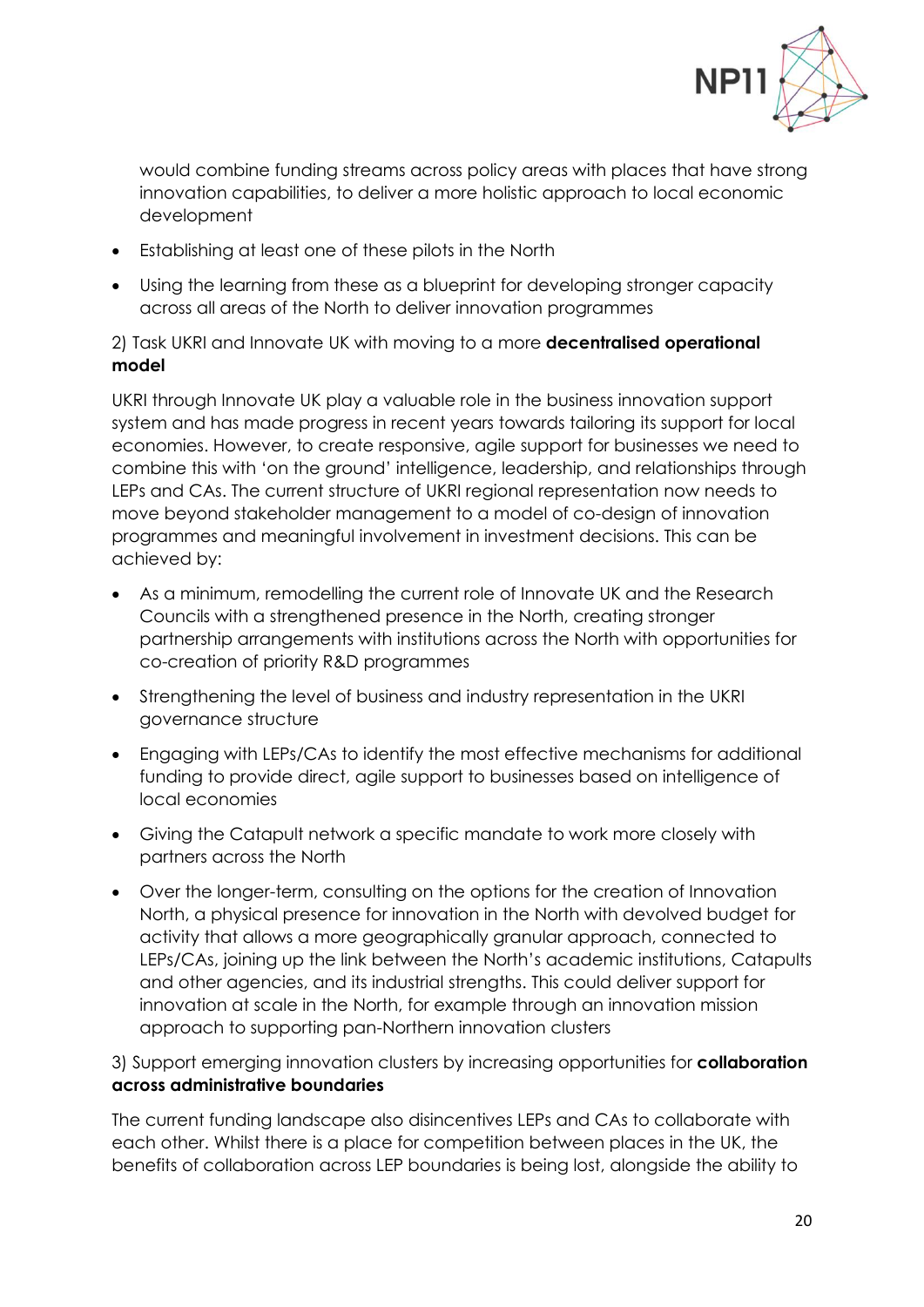

support wider innovation clusters of research and industrial strengths. We ask that the Government support collaboration by:

- Endorsing and offering high level support where areas and institutions come together to work collaboratively across boundaries, such as the 11 LEPs/CAs in the North innovation programme delivered through the NP11
- Committing to future funding streams that contain a specific element which incentivises cross boundary collaboration between LEPs/CAs
- Ensuring that innovation is a key component of 'place-based' funding streams, such as the Shared Prosperity Fund, the Levelling Up Fund, and so on to allow local areas to take a holistic approach
- Where innovative approaches are being trialled in LEPs/CAs (such as the Innovation Delivery Partnerships, Made Smarter, Global Innovation Corridor), supporting learning and connection across LEP/CA boundaries

## **Pillar 4: Missions & Technologies – We will stimulate innovation to tackle major challenges faced by the UK and the world and drive capability in key technologies.**

Following the analysis in the NIER, the 11 Northern LEPs/CAs are committed to taking forward a mission-led approach through our prime capabilities to contribute to challenges of clean growth and healthier populations.

The NP11 has identified two innovation missions where the North's Prime Capabilities – where it has nationally leading and internationally competitive industrial strengths – align with national priorities for future prosperity.

The first of these is in clean growth, where our Net Zero North work described above has demonstrated the huge potential for economic, environmental, and social benefit if certain policy and technical barriers are overcome. In particular, the North is extremely well placed to deliver on the need for new and emerging technologies, infrastructure, or applications, including hydrogen, decarbonisation of heat and transport, Small Modular Nuclear Reactors, and CCUS and decarbonisation of industry. Taking hydrogen as an example, if the UK is to realise a national hydrogen economy and become a global leader, the North is home to the ideal combination of research excellence, industrial capability, and testbeds for roll-out at scale.

The second of these is in health and life sciences. The NP11 has worked with the Northern Health Science Alliance (NHSA) to produce a proposition for a Northern life sciences supercluster.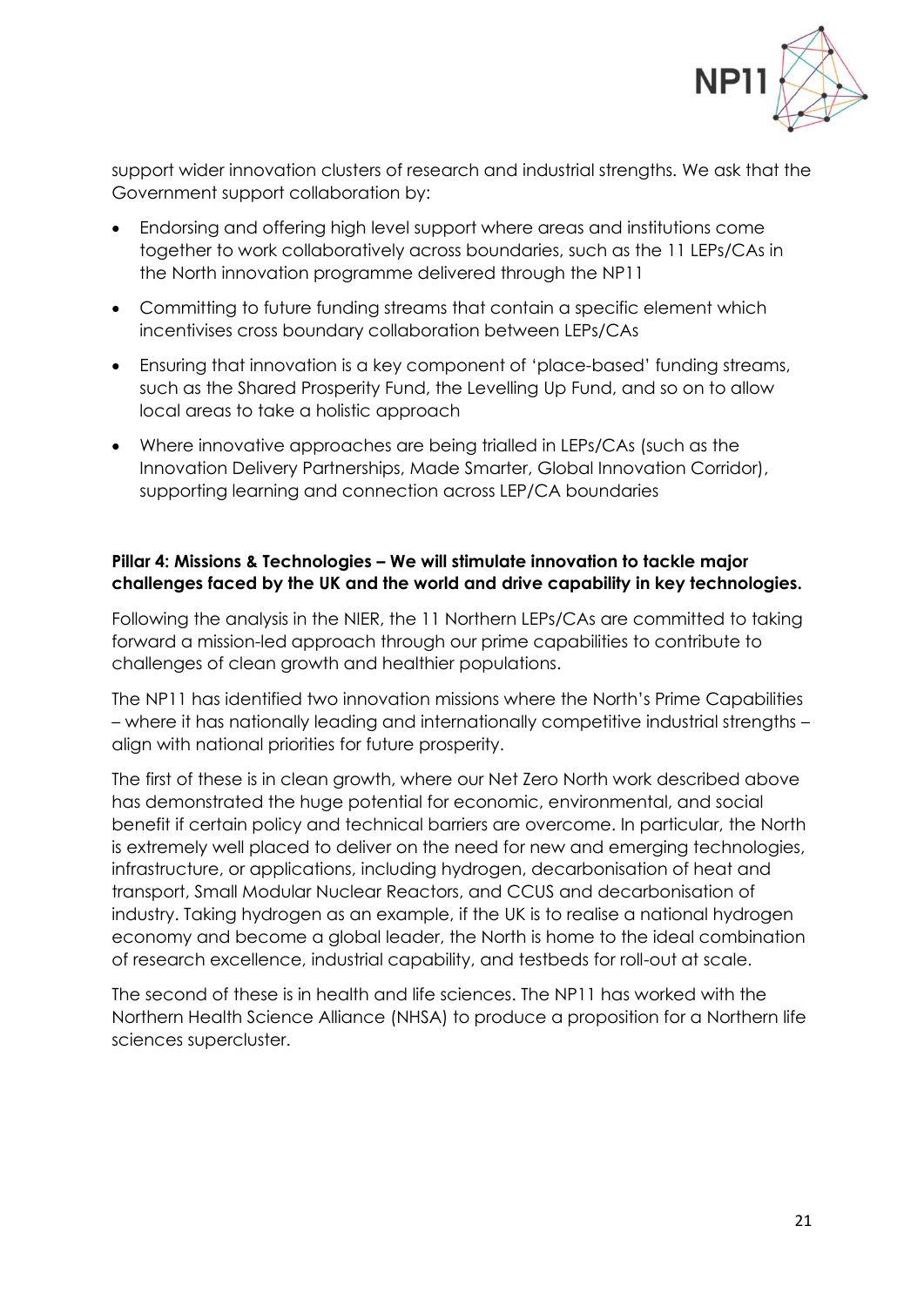

### **Creating a Northern Life Sciences Supercluster**

A Northern health and life sciences supercluster would **strengthen the UK's global offering in the field, address levelling up based on excellence and opportunity, and support a place-based approach to research, skills, and innovation**.

The report by the NP11 and the NHSA (Annex 3) sets out how a second UK life sciences supercluster complementary to that in the South East could in the next 20 years double employment and treble GVA in the sector.

Built on the strengths of the North's £13.6bn life sciences economy, home to 21% of the UK's total life sciences workforce, the supercluster will strengthen the region's LEPs/CAs, research intensive universities, Catapults, NHS Trusts, Academic Health Science Networks (AHSNs), Academic Health Science Centres (AHSCs), Science Parks and other stakeholders, enhancing the UK's global industry offer.

The supercluster would **build resilience in the UK's health system, enabling it to tackle future pandemics and directly aid tackling health inequalities in the region which cost the UK £13.2bn a year in lost productivity**. Levelling up the economy in life sciences research and innovation should be based on the mantra that "if it can be done in the North then it should be done in the North".

The leading LEPs, research intensive universities, NHS hospital trusts and AHSNs across the North have committed to working together to build a life science supercluster.

The North has four globally important areas of opportunity where its research excellence and innovation capacity is matched by opportunity in the market:

- Advanced Therapies
- Infectious Diseases
- Diagnostics and MedTech
- Data and Artificial Intelligence

The North of England also has two challenge-driven areas of opportunity, where its globally important expertise meets growing regional, national and international needs arising from specific challenges to the sector:

- Healthy Ageing
- Mental Health and Wellbeing

By supporting these areas of opportunity as a supercluster through the NHSA and the NP11, the life sciences sector in the North would be doubled over 20 years, **creating an additional 64,600 jobs. The GVA from the sector would more than treble from £5.17bn to £16.52bn** added to the national economy**.**

A talent pool and world-class infrastructure would be created to attract new companies into the region. Crucially, companies already working in the North would be anchored there and drive innovation-led growth. The creation of a Northern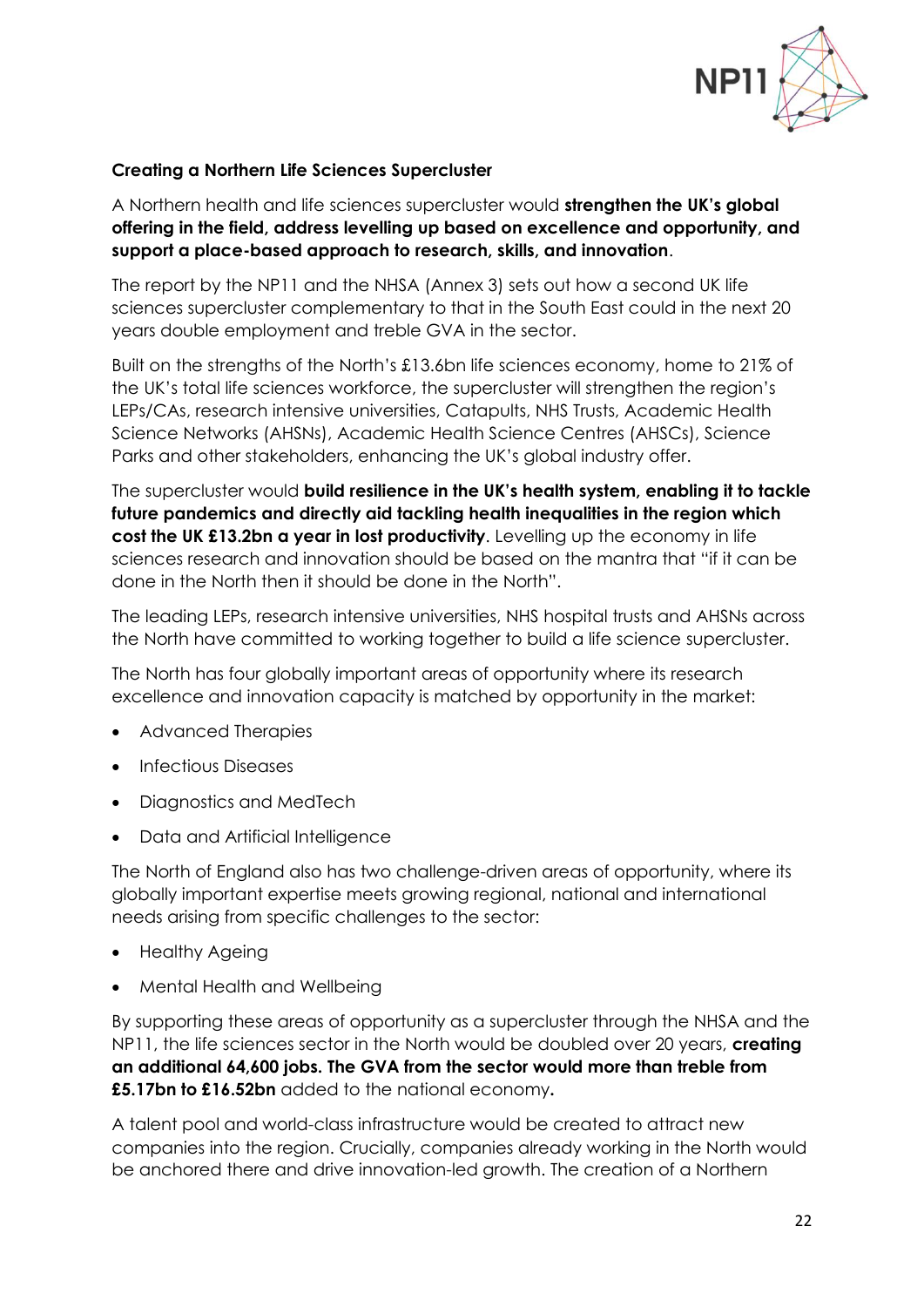

Supercluster in life sciences would directly benefit patients in the region, build UK resilience through development of assets and excellence in the North and play a role in reducing health inequalities.

## **Delivering the Supercluster**

To achieve the potential economic and health benefits for the whole of the UK through the supercluster, we ask the Government to work with partners by committing to raise public expenditure in the above six key areas of opportunity. These have been identified through systemwide consultation by the NHSA and the NP11 as areas in which there is both a critical mass of excellence in the Northern universities and NHS landscape to offer real potential for system integration. Furthermore, we have confirmed demand from industry to connect up these assets to create greater capacity and skills for collaborative research and innovation, and for real-world evaluation and adoption to be retained at scale in the UK.

## • **International Outreach and System Integration**

An investment of **£9m** for core functions, comprising £2m for system integration (delivered jointly by the NHSA and NP11) and £7m for international market outreach (£2m in Year 1, £3.5m in Year 2, £3.5m in Year 3).

The £2m investment in a **system integration** role for the NHSA and NP11 will fund activities to build on existing networks and connect the assets across universities, NHS and the LEPs, to grow opportunities at a pan-Northern scale. This sum includes resource to scope and develop industry-led programmes of work in Infectious Disease and Healthy Ageing (detailed further below). This investment will identify the costs and additional economic benefits of these identified areas of opportunity, shaping future prospects for both improved population health and economic growth.

The £7m investment in **international outreach** will work with DIT, embassies, Science & Innovation networks, and other partners to scale up a successful international programme and deliver the supercluster as a global asset. A specific programme for developing this offers huge scope for inward investment. This will ensure that industry stakeholders, nationally and internationally, have the opportunity to invest in and benefit from the infrastructure that is built in the Northern supercluster.

# • **Advanced Therapies**

We will create a Northern Advanced Therapies Accelerator to catalyse development, evaluation, manufacturing capacity and clinical delivery of industry-led innovation. This would provide a lab-to-bedside development, evaluation, manufacturing and delivery vehicle for cutting-edge cell and gene therapies.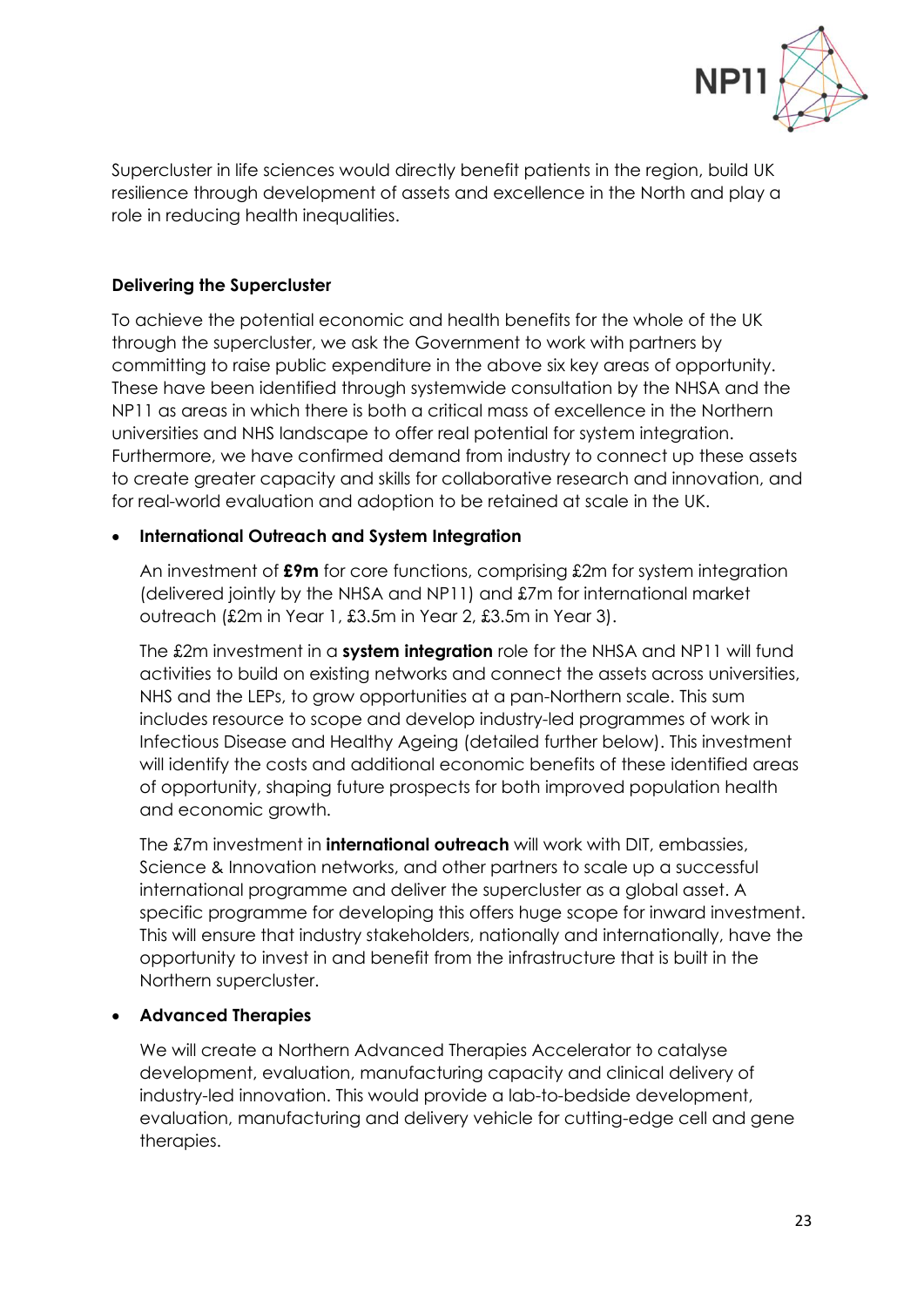

The proposed investment of **£50m for Advanced Therapies** (£25m in Year 1, £20m in Year 2, £5m in Year 3) will fund a network of early-stage co-development and Good Manufacturing Practice (GMP) manufacturing facilities, servicing academic and industry demands for translational research, evaluation and adoption of transformative cell and gene therapies. This will help keep the UK at the forefront of the global advanced therapy medicinal products (ATMP) market. Development will include bespoke clinical research facilities for delivery of industry funded ATMP trials (leveraging £84m of industry-funded trials in years one to three – currently the UK loses many of these trials to the US) and a cohort of highly trained technical and professional staff networked across industry, the NHS and academia.

## • **Diagnostics and Medtech**

We will host a new national centre of R&D excellence delivered across five sites in the North. The convergence of digital technologies, data analysis including artificial intelligence (AI) algorithms and traditional medical devices requires a platform approach to product development and real-world evaluations, to drive NHS adoption at scale and to attract high-potential innovation from around the world.

The proposed investment of **£45m for Diagnostics and MedTech** (£10m in Year 1, £20m in Year 2, £15m in Year 3) will build on the UK's world-leading competitive edge in evaluation of diagnostic technologies and medical devices, and on the success of the CONDOR evaluation platform for COVID-19 diagnostics. It will deploy rapid development, evaluation and commercialisation infrastructure, delivering services to industry across the region and UK. Its priorities will be based on clinical need to provide market pull at pace and scale and pump prime collaborative partnerships between NHS and industry.

# • **Data and Artificial Intelligence**

We will establish a Civic Data Grid as a delivery body for health, pulling through data, data science and artificial intelligence (AI) into ethical, citizen-involved and sustainable innovations. This Northern Grid, comprising a number of Civic Data Co-operatives (CDCs), based on the Integrated Care System (ICS) footprint, will feed sub-regional and pan-regional data science and AI developer demands, boosting research and innovation in advanced therapies, diagnostics and medtech. The investment opportunity is in two parts:

**£80m for a network of Civic Data Cooperatives** (£20m in Year 1, £30m in Year 2, £30m in Year 3) offers transformative opportunities of itself and adds value at scale to the investments proposed for other key areas of opportunity. These CDCs will focus on health and social care system integration, extending to local authority education, housing, environmental and other civic data, enabling hybrid AI advancement across the smart cities and predictive healthcare sectors. The network of CDCs across the North will link activity and excellence in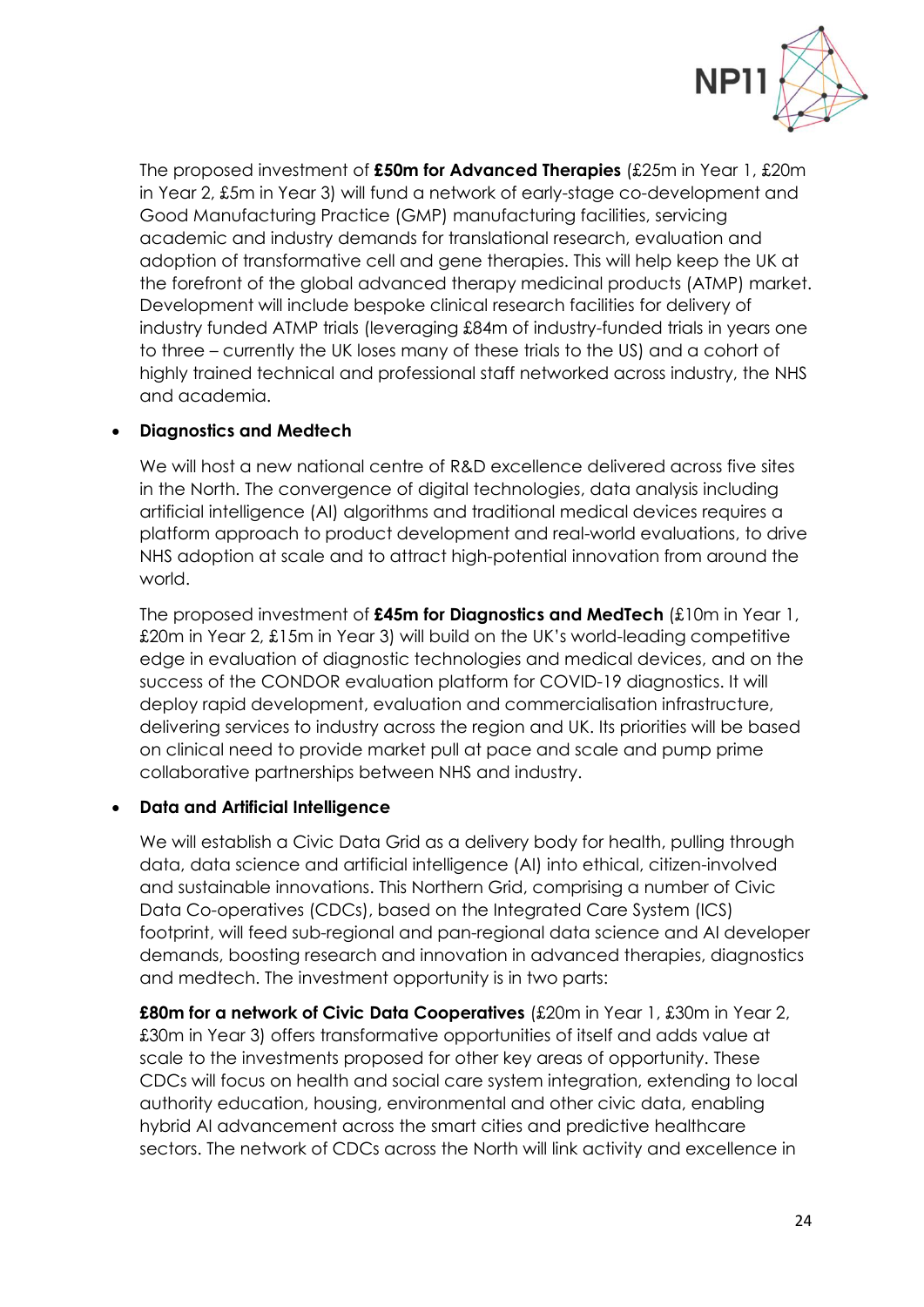

large centres with problems to be addressed and reach out to towns, rural and coastal areas to help meet their health and economic challenges.

**£51m for Artificial Intelligence** (£11m in Year 1, £22m in Year 2, £18m in Year 3) will deliver expanded digitisation and linkage of data in areas such as digital pathology, radiology, and 'omics' to the electronic health record to create a globally unique offer to industry for the development of AI applications, as well as therapeutics and diagnostics development. The creation of a dedicated commercial development team will engage with industry partners, and guide them through the process of clinical engagement, product development, evaluation and regulatory approval. In doing so we will accelerate AI adoption within the NHS. This will help NHS trusts support introduction of AI and digital health in daily care, creating wealth and contributing to health.

### • **Mental Health and Wellbeing**

We will establish a Northern Mental Health Innovation Accelerator for developing, testing and deploying mental health interventions to support large corporates and SMEs based in the North as they seek to maintain healthy and productive workforces amidst the fall-out of the COVID-19 pandemic. The pandemic has had a disproportionately negative impact on mental health across the North and there is a strong industry interest and need across all sectors, not only health, to find new ways to support the mental health of their workforce and to reduce the impact on productivity.

The proposed investment of **£25m for Mental Health** (£7m in Year 1, £9m in Year 2, £9m in Year 3) will fund the Accelerator and a supporting challenge fund. The Accelerator will be a partnership between the NHS and industry for mental health solutions for employers, identifying common mental disorders at an early stage, and supporting those in work experiencing mental health problems. It will generate evidence around mental health and wellness interventions, and establish an infrastructure for real-time and real-world evaluation across the North. It will draw on the region's unique and long-standing mental health electronic data assets, and include dedicated staff in the NHS, deploy expertise from leading Northern academia, and be powered by real-time data from the Civic Data Cooperatives.

#### • **Further Development**

**Infectious Disease** is one of two key areas of opportunity that will benefit from further work. The identified industry needs are to develop a series of specialist research platforms for infectious diseases therapeutics and scale up and extend the infection innovation CONsortium (iiCON) approach of public private partnership to pan-Northern level. This would enable further partnerships between SMEs, research institutions and large-scale industry to drive adoption at scale. It will also leverage the Data and Artificial Intelligence investment to instrument infection dynamics and measure the systemwide impacts of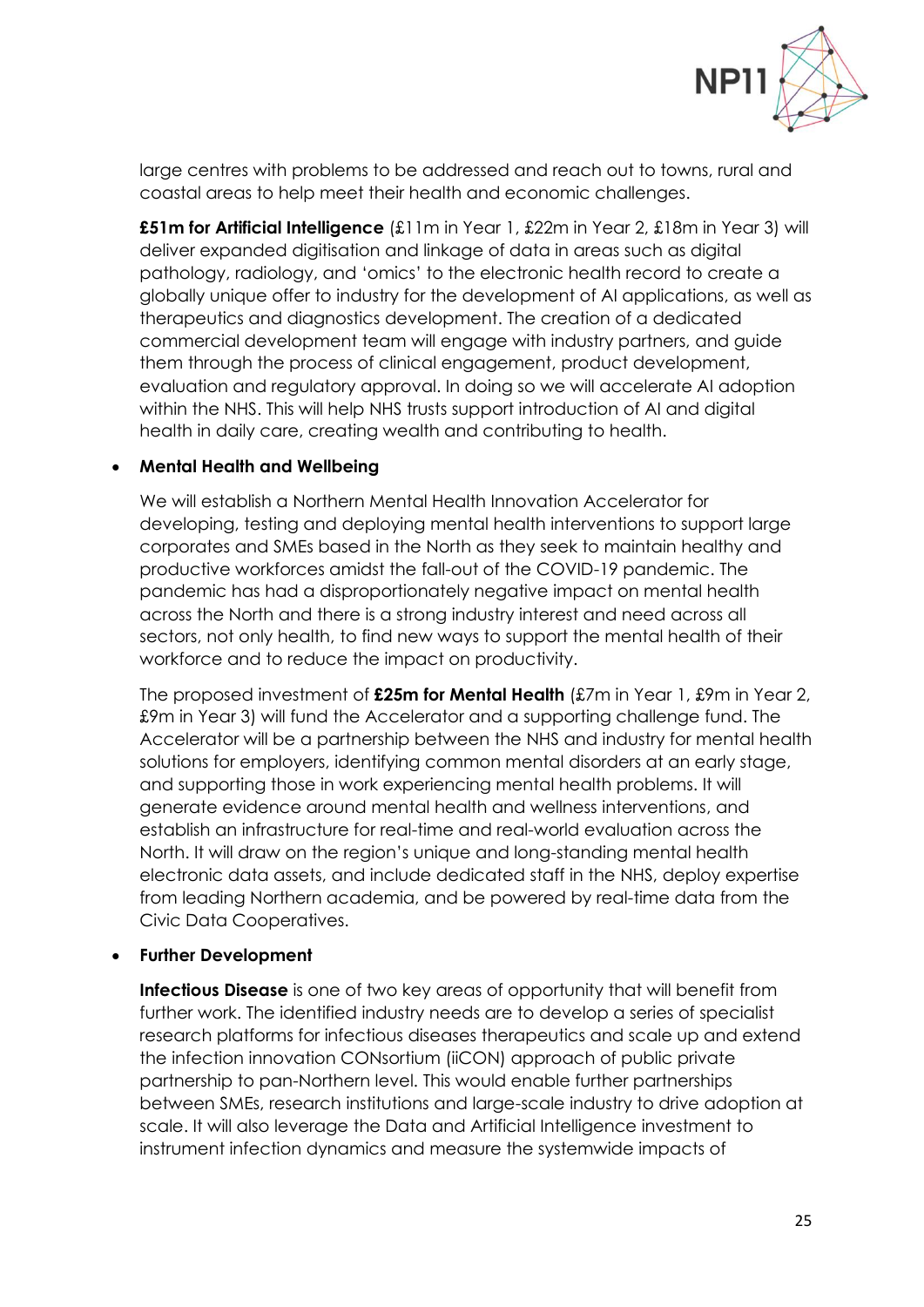

interventions. There is also an identified opportunity to build capacity in Phase 1 vaccine trials to harness the clinical excellence and capabilities in the NHS.

The NHSA and NP11 will work across the system to develop an investable proposition to connect assets and increase capacity and capability in the Northern Biopharma manufacturing cluster, to deliver the UK vision to be a global centre for the development, manufacture and use of cancer vaccines and immunotherapies.

**Healthy Ageing** is the second of two key areas of opportunity that will benefit from further work. Although life expectancy has been increasing, the associated increase in healthy life expectancy has not kept pace. Between 2009-2011 and 2016, the proportion of life spent in good health in the UK has decreased from 79.9% to 79.5% for males, and from 77.4% to 76.7% for females. Significant disparities are also evident across the UK with the difference in healthy life expectancy between the most and least deprived places being 18.9 years for males and 19.4 years for females. Supporting an ageing population to lead healthier lives for longer can contribute to an extended working life, with economic gains and cost savings for the NHS. The prosperity of the North will become increasingly linked to the economic engagement and productivity of its ageing workforce. Health innovation and skills development have central roles to play in supporting the healthy ageing agenda.

The NHSA and NP11 will work across the system to develop an investable proposition to connect assets and bring in industry partners, such as a challenge fund that tackles health inequalities by supporting the transition to a life course approach to healthy ageing, following the national government priority of prevention over intervention; expanding ageing specialist research centres and providing pump priming funding to support the development of the next generation of therapeutics, medtech, diagnostics and digital health products that support the management of long-term conditions; and investing to add supply chain and service resilience in areas found wanting in the pandemic response.

We note and welcome the recent Life Sciences Vision and its aspirations to level up and make the UK the leading global hub for life sciences. The North of England can play a central role in realising this vision. Our report sets out the potential within the North to contribute to the UK's ambition to grow and prosper as a research and innovation powerhouse. It also sets out how the UK can position itself as the highvalue, high trust, centre of excellence that the global health system needs. It can do this by building a system and culture that are focussed on real-world evaluation and partnership with innovative UK and global companies. To do otherwise would risk being outpaced by the established competitors – the USA, Europe and China – or by rapidly emerging new players across Asia, Latin America, and Africa.

Our proposed, modest investment, **totalling £260m,** will enable the NHSA and NP11 to fulfil the promise of this new paradigm of cross-boundary working. It will fund activities to build on existing networks and connect the assets across universities, NHS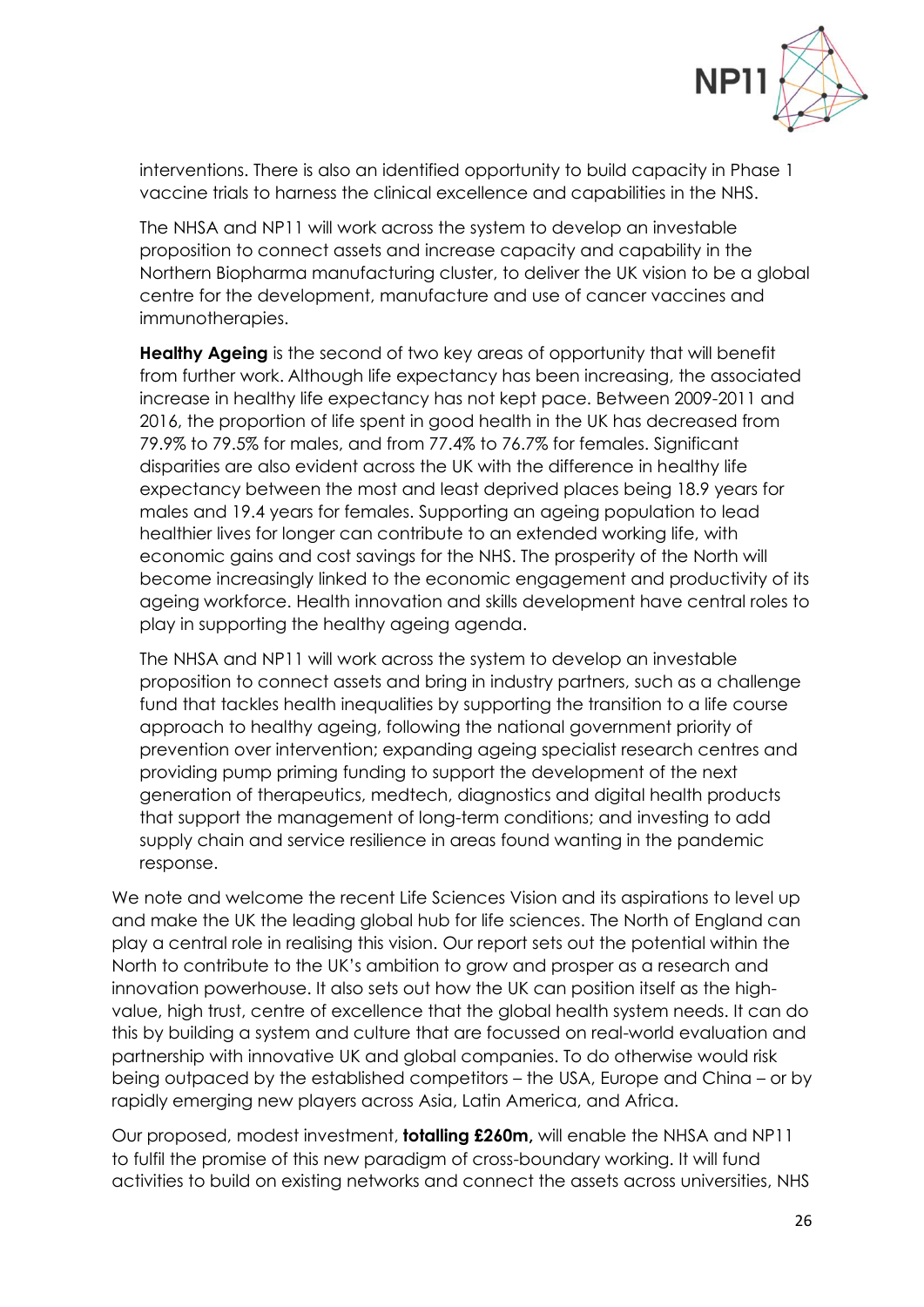

and the LEP landscape, to deliver newfound efficiencies at a pan-Northern scale. The NHSA and NP11, working in partnership, will harness the potential of a second life sciences supercluster in the UK and leverage industry investment at a previously unmatched scale: regionally, nationally and internationally.

Realising this opportunity is dependent upon working at a scale that goes beyond existing administrative boundaries in the North of England. We intend that the 11 LEPs of the NP11 and the 24 member organisations of the NHSA, plus strategic partners in our network of networks, will work together to deliver a pan-Northern, systemwide approach that brings together university and NHS expertise with national and local government, universities, innovators and financial capital, to address industry need. We will work with national government to put in place industry-led partnerships and greater connectivity between academic and NHS assets in the life science sector and between the public sector and the North's manufacturing and industry assets.

Our extensive consultation work to date identifies specific barriers to the growth of the life sciences industry in the North, which will need to be overcome for the second supercluster to reach its full potential. We will work with partners, including OLS, Innovate UK, UKRI, BEIS and DIT to become industry-led in terms of addressing the current market failures that will realise vast economic potential, such as:

- Develop dedicated pan-Northern support for innovative SMEs to flourish and scale.
- Invest in the people, skills and talent needed to grow the life sciences workforce through developing a life sciences skills action plan that addresses both national and regional needs.
- Support the NHS and universities to work with businesses within the life science sector to bring innovative products to market more quickly; and crucially, build capacity and skills across the North to do this at scale.
- Improve access to finance for innovation for companies within the North.
- Increase the international visibility of the Northern life sciences supercluster and drive foreign direct investment (FDI) in the North by better co-ordination of the existing and future innovation pipeline infrastructure.

By addressing current market failures in business support for Advanced Therapies, Diagnostics and MedTech, Data and AI, and Mental Health, over a 12-year period, these four proposed government investments will deliver the following benefits, as detailed and evidenced in the **NHSA's full Connected Health North submission** to the Spending Review:

- A new paradigm of cross-organisational collaboration at scale in support of industry
- Over 2,000 jobs created, and 3,000 jobs safeguarded, with a £420m increase in GVA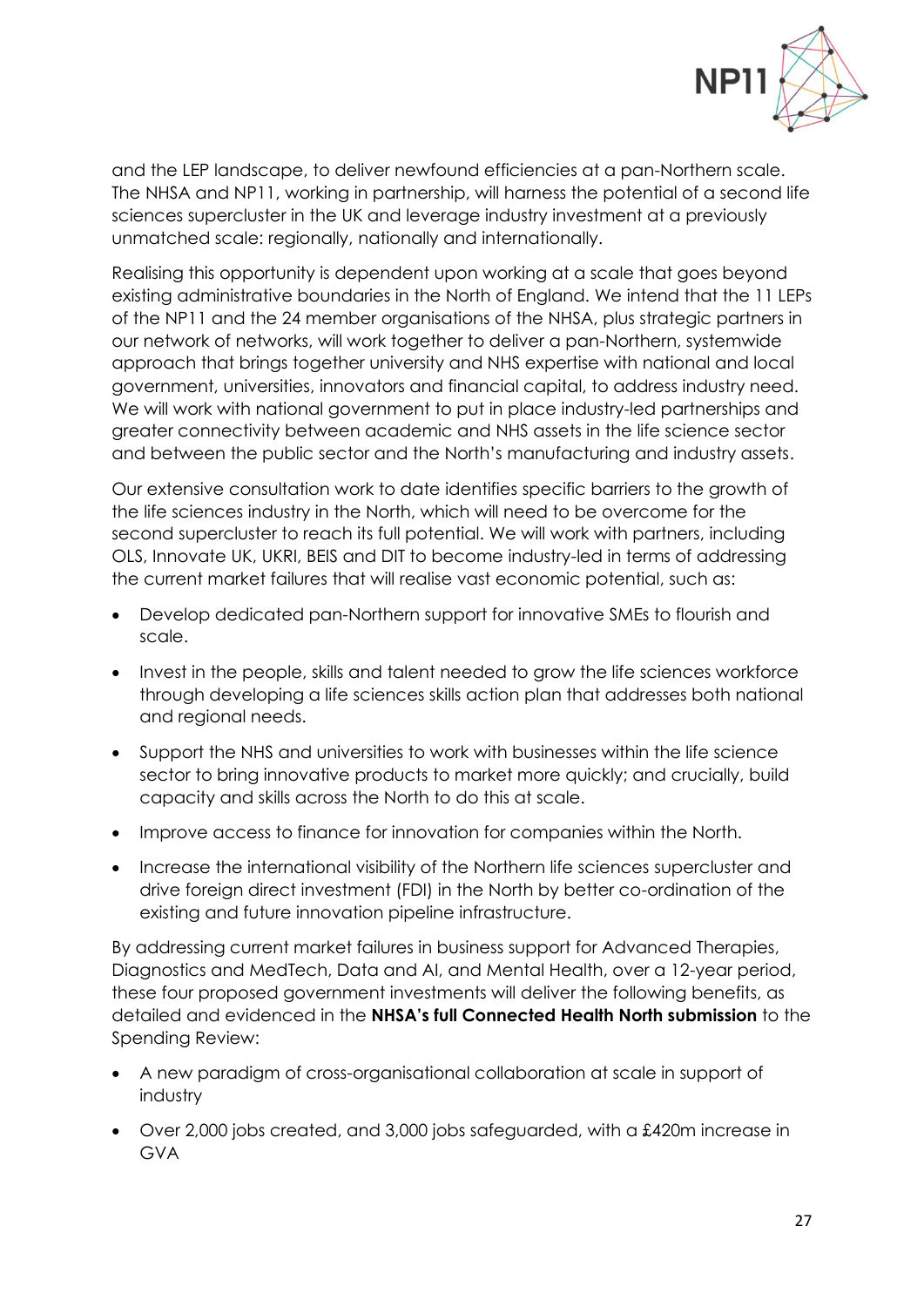

- Over £500m in investment leveraged by companies as a result of NHS partnerships
- At least 50 companies fast tracking their growth from small to medium sized
- Facilitated international market entry at scale
- £5.7bn to the NHS in cumulative efficiency savings and additional clinical trials
- Enhanced coherence and visibility of UK excellence to international investors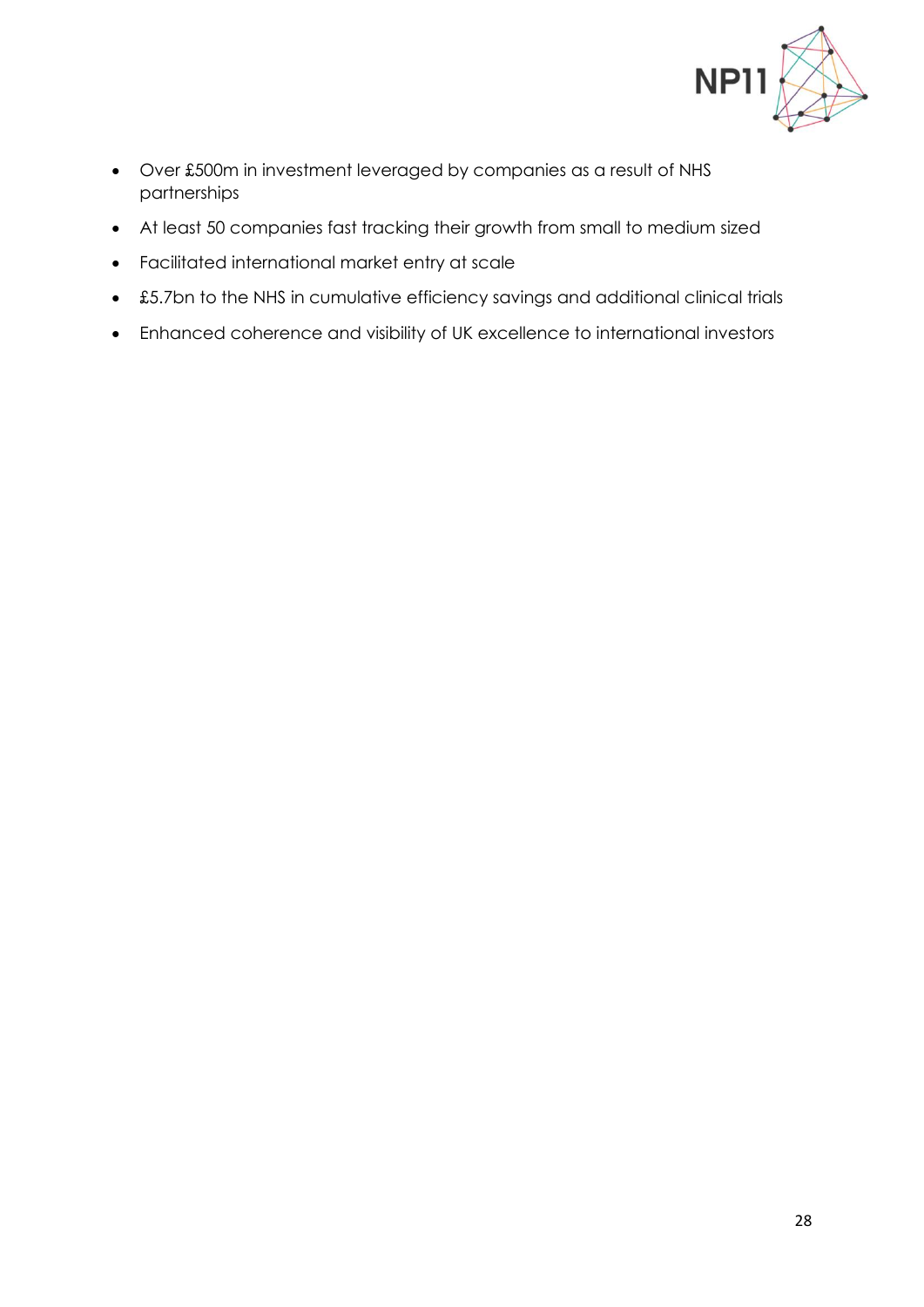

## **DIGITAL**

The Plan for Growth identifies digital as both an important enabler of connectivity, and a growth sector in its own right, linked to both improved productivity and increased commercial innovation.

The NPIER identified digital as a Prime Capability, stating that:

"The North has a proud history of computing, with Manchester being the birthplace of 'baby', the world's first stored-program computer. The region has built on this history and has nationally and internationally significant assets underpinning its digital capability. One of the UK's three standalone internet exchanges is in Leeds, and The Hartree Centre for High Performance Computing at Daresbury is home to the world's 30th most powerful computer. There are also clusters of tech expertise across the North, including DigitalCity in Middlesbrough, the Baltic Triangle gaming hub in Liverpool, the Yorkshire and North East & Tees Valley Digital Catapults and MediaCity in Salford.

"Big data and data analytics, in conjunction with other capabilities such as advanced manufacturing and the opportunities being created in health devolution, will drive fascinating new innovations and service delivery models. These cross overs and synergies will generate cost efficiencies in design/modelling/prototyping and delivery, and promote increased productivity in a range of sectors."

The NP11 has undertaken initial research into the opportunities and challenges around digital. As with other areas, there are strong linkages between the place and digital agendas, both of which feature as strategic priorities and cross-cutting areas of opportunity. Both priorities are serviced and enhanced by creativity and innovation. Challenges include ensuring support for SMEs, infrastructure, skills, and access, which need to be overcome to support the economy as a whole.

These opportunities and challenges have both been foregrounded by the COVID-19 pandemic and lockdowns, not only as remote working becomes more prevalent but also as digital-intensive sectors where the North has leading strengths such as fintech; advanced manufacturing; health; cybersecurity; creative; and computing responded to changing market conditions.

The Roadmap for Recovery by the UK Tech Cluster Group<sup>6</sup> made a number of specific recommendations in response to these issues, including:

- There should be a concerted effort to build programmes which will help to establish new product-led tech startups across the country. This will drive a new flow of innovation from across the UK's nations and regions into the pipeline of existing 'scale-up' programmes, while providing opportunities for people who have lost jobs due to COVID-19.
- New schemes must consider the local nuances of the nations and regions to ensure successful engagement and impact across the UK. It is essential that new

<sup>6</sup> <https://uktechclustergroup.com/the-recovery-roadmap-report/>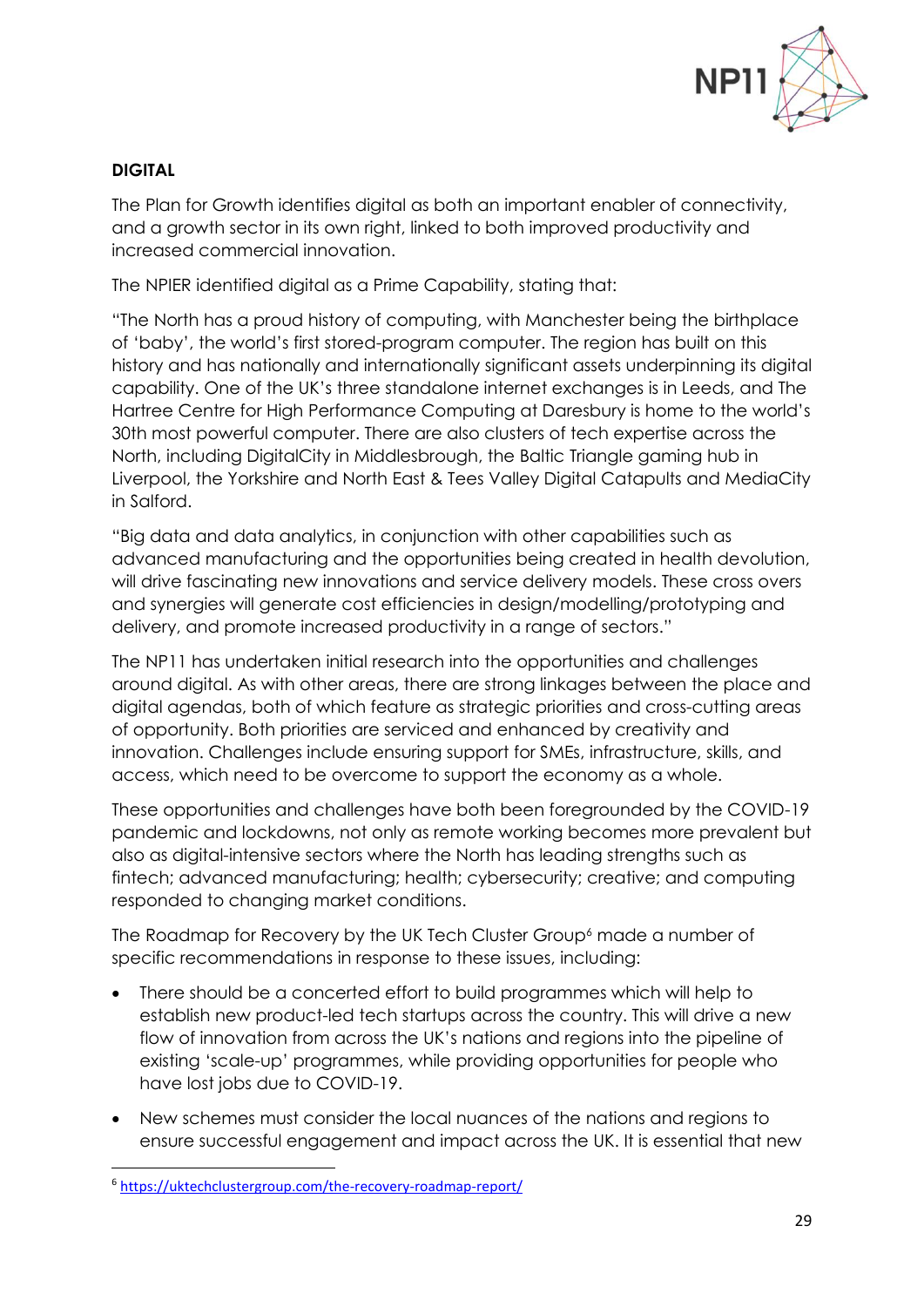

skills, startup, or digital adoption schemes be sensitive to the needs on the ground in the local economies where they are being delivered, as well as the diverse backgrounds of their participants and trainees.

• There needs to be greater emphasis on providing "testbeds" to facilitate close-to market digital innovation. Giving tech businesses more opportunities to test, trial and showcase their ideas will provide a gateway to help digital start ups and SMEs connect to their customers. It can also provide use cases of the ways that digital technology, built in the UK, can impact industries around the world.

The TCG also recommended creating a specific tax incentive to encourage collaboration between SMEs and corporates at a local level and drive up regional and national R&D investment.

It is worth noting that of the ten TCG founder organisations covering England, five are based in the Northern Powerhouse.

The NP11's early research has come to similar conclusions. To grow the digital sector, we have identified the need to connect the North's many technology centres of excellence, and unlock the North's technology assets by connecting corporates with SMEs in order to build robust regional supply chains.

To support business and drive adoption, there is a need to develop innovation funding that works on the ground and is appropriate for SMEs, and invest in a pool of experienced and specialist advisors who can work with businesses to identify areas for digital adoption/transformation and also work with them through the process and help upskill their teams.

To maximise impact and value for money, there is a need to support regional tech industry networks and join up local initiatives to share best practice. Policy and decision makers need reliable, up-to-date evidence on digital skills, jobs and assets, detailed further in our Evidence Base section below. Investment in broadband infrastructure needs to be future-proofed.

Digital skills programmes, including advice and guidance, need to be localised to reflect specific needs and opportunities. Both basic digital skills and more advanced digital skills will allow the digital economy to thrive. Provision of basic professional digital skills will ensure the workforce is equipped to take on future office-based roles, while the provision of digital life skills will open up the region, connecting citizens and in turn growing the audience of the online marketplace. It is also essential that the advanced skills necessary for digital-intensive sectors are disseminated outside of key incubators and accelerators. As advanced digital technologies are likely to be integral to the enhancement of the North's economy, these high level digital jobs will be central to this.

The NP11 is undertaking further work to identify the scale of the potential benefit of a connected, innovative, and productive digital Northern economy, the interventions and activities that can be shared and scaled up to realise this, and where Government support in the development and delivery of this work is needed.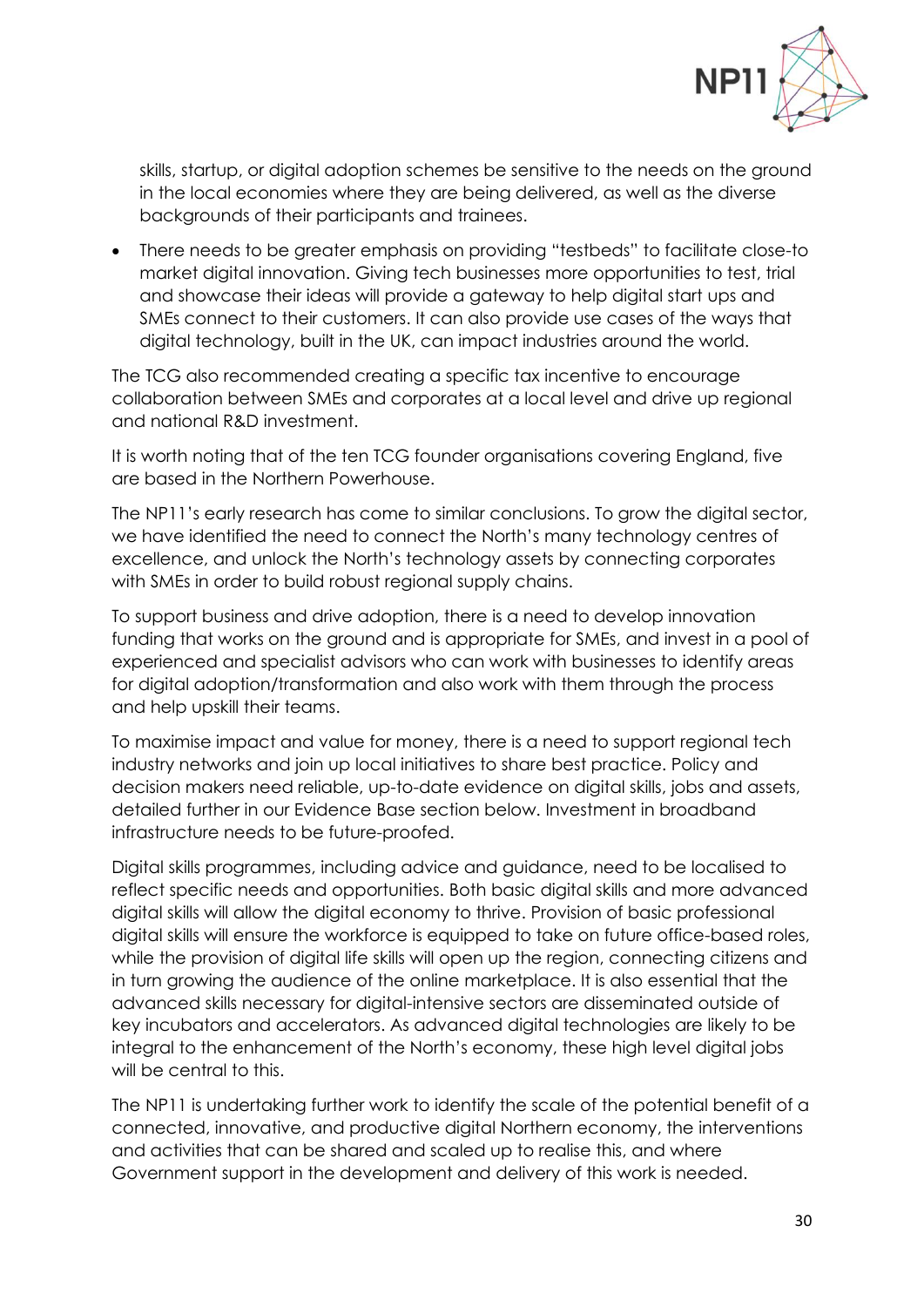

## **EVIDENCE BASE**

Having robust data and evidence is an essential enabler to the priority growth areas identified in the Plan for Growth and being developed by the NP11 – vital to delivering the recovery, long-term growth and transformation the North needs.

There are many examples of the North already leading on data and evidence bestpractice:

- TfN's Northern Evidence Hub, Academic Forum, and Analytical Framework
- Greater Manchester Combined Authority's (GMCA) Office of Data Analytics
- North East Data Hub
- Sheffield City Region Intelligence Hub
- Open Data Institute, Leeds

Bringing these projects and programmes together around a pan-Northern approach can therefore have an impact greater than the sum of its parts, and support longterm growth and transformation of the North's economy.

This is the right time for a Northern Evidence Programme:

- Nationally, the Levelling Up agenda creates the need for stronger local and regional data to effectively identify challenges and solutions.
- Regionally, the themes of innovation, low carbon, inclusive growth, digitisation, and economic recovery require robust evidence and analysis to inform funding bids to government and provide insight into how to solve these challenges.
- Locally, COVID-19 has increased the need to innovate in order to access more timely and granular data that can support delivery.

The North is fortunate to already have a base of strong evidence, not least the NPIER. What is needed now is a vehicle to support improved collaboration across the North and provide the local and pan-Northern evidence we need.

### **A Northern Evidence Network**

Accordingly, the NP11 will work in partnership to create a Northern Evidence Network (see Annex 4) to help support the long-term growth of the economy of the North, by ensuring that decision makers and leaders have the best possible evidence about the economy and future potential growth areas. It will act as a voice for the North on all issues concerning data and evidence and be integrated into existing Northern governance.

The Network will have a membership of all Northern LEPs/CAs. It will have the potential to draw together wider partners such as think tanks, academic networks, and other local government partners.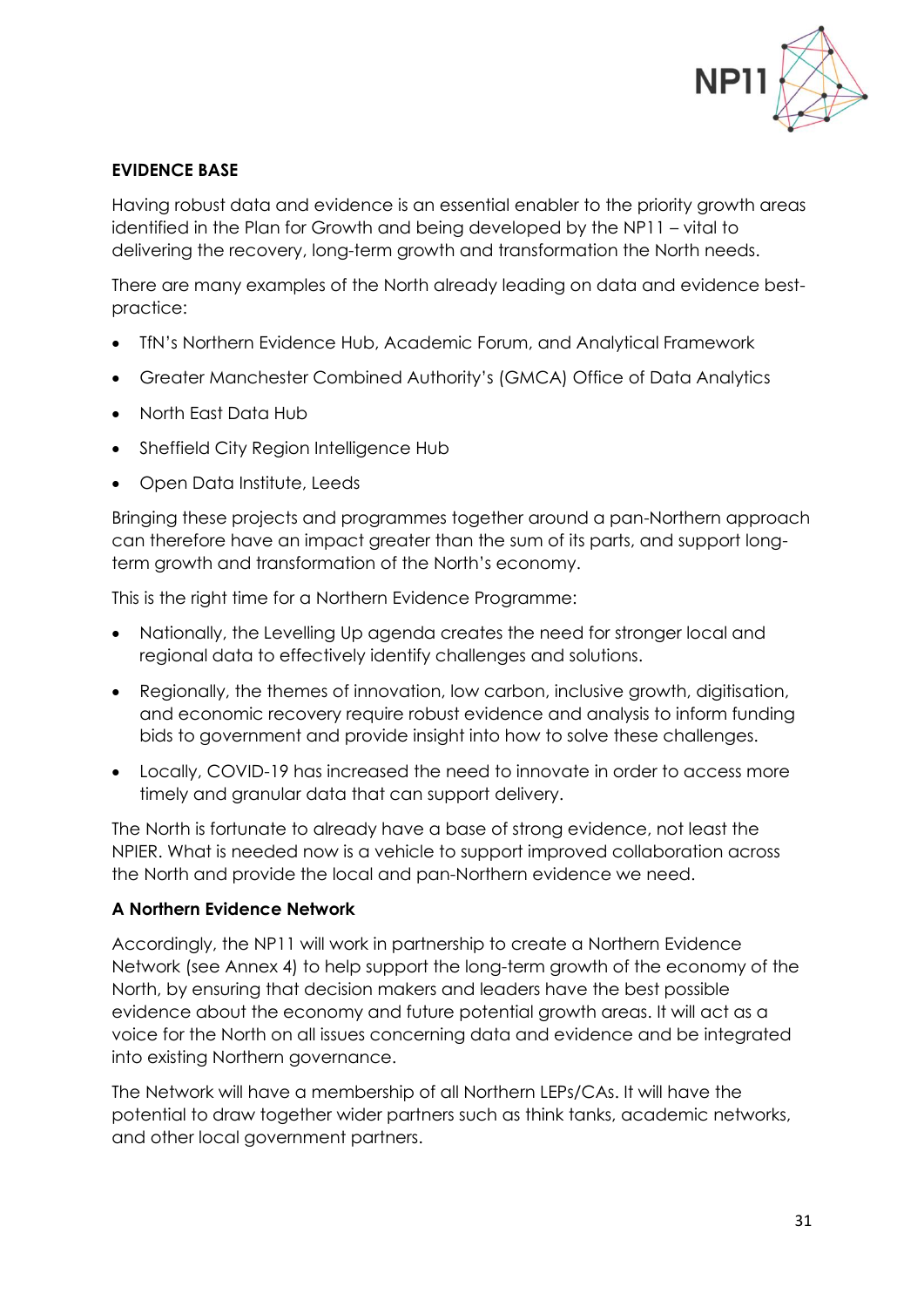

The Network will support the North's civic, political, and business leaders, with the focus of initial workstreams including supporting the aims and development of the NPIER, including supporting the evidence base for the key priority themes and empowering member LEPs/CAs to better understand their local economies; and providing insightful information to, and requesting useful data from, Government departments and data producers (eg. ONS).

| Overarching<br>mission                  | The Northern Evidence Network's goal is to help support the long-term growth of the<br>economy of the North - in an inclusive and sustainable way that builds resilience - by<br>ensuring that decision makers and leaders have the best possible evidence about the<br>economy and future potential growth areas. It will act as a voice for the North on all<br>issues concerning data and evidence, and integrate into existing Northern<br>governance. |                                                                                                                           |                |            |
|-----------------------------------------|------------------------------------------------------------------------------------------------------------------------------------------------------------------------------------------------------------------------------------------------------------------------------------------------------------------------------------------------------------------------------------------------------------------------------------------------------------|---------------------------------------------------------------------------------------------------------------------------|----------------|------------|
| <b>objectives</b><br>Thema <sup>®</sup> | <b>Productivity and Employment</b>                                                                                                                                                                                                                                                                                                                                                                                                                         |                                                                                                                           |                |            |
|                                         | Inclusivity                                                                                                                                                                                                                                                                                                                                                                                                                                                |                                                                                                                           | Sustainability | Resilience |
| Practical activiti                      | Short term:                                                                                                                                                                                                                                                                                                                                                                                                                                                | 'Do it once' analysis and presentation for standard indicators;<br>Sharing best practice and relevant research            |                |            |
|                                         |                                                                                                                                                                                                                                                                                                                                                                                                                                                            | Medium term: Deep dives for specific topics; Purchasing commercial datasets;<br>Horizon scanning for future opportunities |                |            |
|                                         | Long term:                                                                                                                                                                                                                                                                                                                                                                                                                                                 | Using more innovative data; advocate for the North on evidence-<br>based issues; offer advice on interpretation of data   |                |            |

The Northern Evidence Network will work in partnership with, and disseminate the findings of, existing organisations from across the North, working with partners to access innovative data sources to better support policy and understand ongoing challenges in a way that sums local data to a pan-Northern view.

This work will in turn support the other key aspect of the Evidence Programme, which is the NPIER. By bringing together a wide range of research and evidence elements from across the North, the Northern Evidence Network will enhance the effectiveness of the NPIER work.

We propose that the resourcing of network will be composed of three elements:

• A central coordination team to drive the agenda of the network. This function, including three roles (plus on costs), would be £200k per annum. This team would be made up of: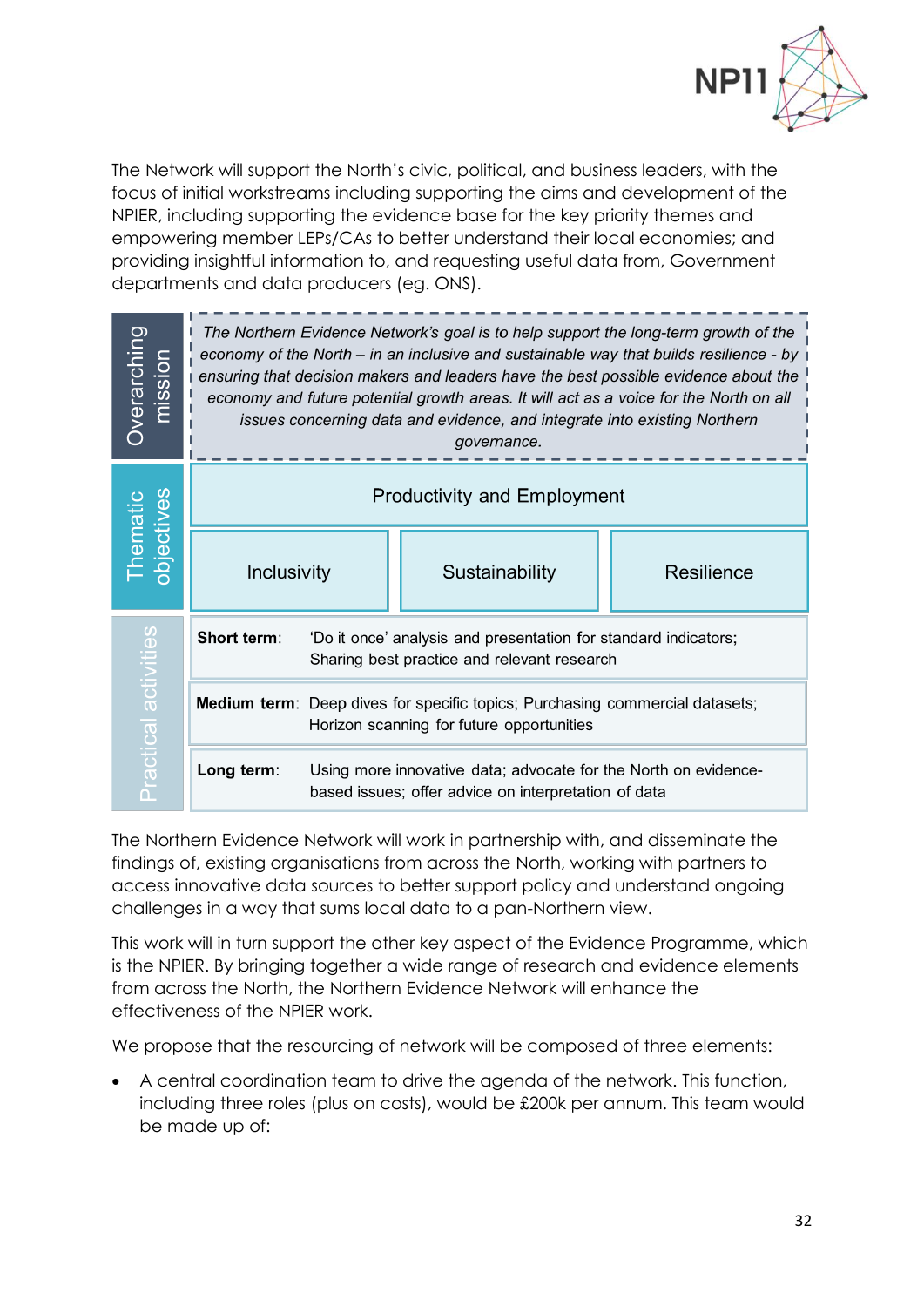

A lead coordinator who can manage the agenda and key actions for the network, talk knowledgably about data and research, and is comfortable presenting back key points to members.

A supporting analyst to help identify areas of focus and contribute to the completion of specific tasks or actions.

An administrative assistant to organise meetings, prepare reports, and maintain appropriate records.

- A research and analysis budget of £750,000 per annum to pursue research in the identified priority areas (eg. purchasing data, commissioning third party research, purchasing data tools and software, primary data collection). This would be over and above the investment in developing the NPIER, rather than replacing it.
- Leveraged support from partner organisations. This might consist of contributions in kind (i.e., time devoted to shared analytical objectives), or potential contributions of time and money from members and wider partners (e.g., universities and think-tanks) including academic projects or secondees from research institutions.

In order to ensure the future sustainability of the evidence network, we recommend looking to secure a three-year settlement in the first instance, reflecting the longterm nature of the research in question.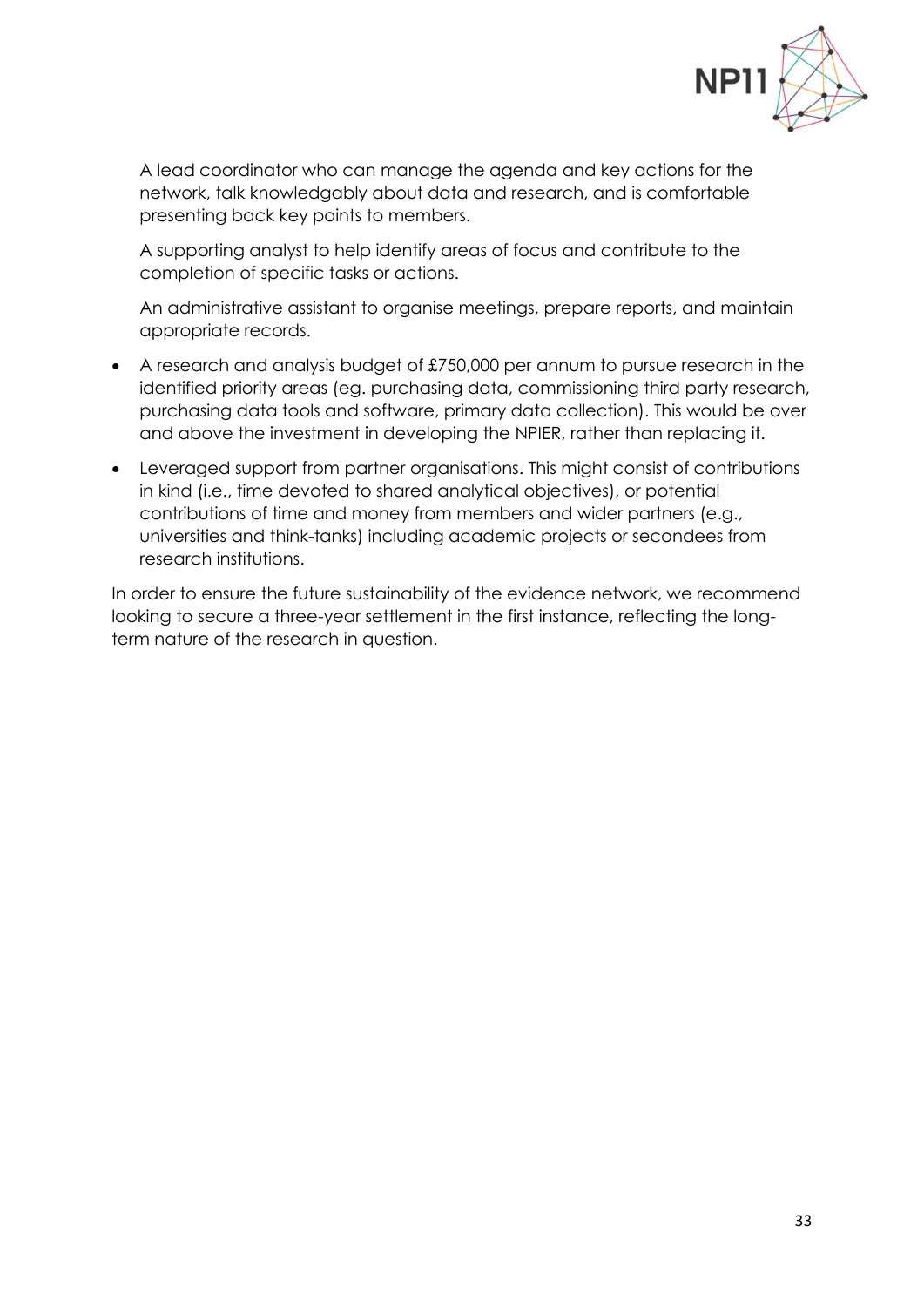

#### **SKILLS, INFRASTRUCTURE, AND BUSINESS SUPPORT**

Along with innovation, skills and infrastructure are identified as the core pillars in the Plan for Growth. Similarly, business support is a crucial enabler that runs through all of the above priorities. There are huge opportunities for all in the North.

#### **Skills**

As demonstrated above, skills, inevitably, cut across the NP11's work, from ensuring we have an appropriately skilled workforce to take on roles in high-value highgrowth areas, through to ensuring that skills development programmes are available and accessible to all, to ensure a diverse workforce across a range of sectors. This works towards the ambition not only of having a highly skilled workforce fuelling a strong economy, but also ensures that skills programmes are responsive to the needs of business at a local level, meaning that there is a greater guarantee of a job because the skills provision and job market are more aligned.

The focus is on the development and implementation of future skills provision; recognising the potential of growth sectors in the region and the need to equip people with the skills for the jobs of the future is essential to a thriving, levelled up economy.

There is a need to strengthen the link between industrial strengths and the wider business community, and innovation agencies and research institutions, to ensure that skills are not just developed in academic institutions. For example, in clean growth, in practice this means equipping large numbers of people with the 'green skills' needed to decarbonise at speed, both at a consumer level with activities like retrofitting homes, as well as at an industrial level as we look to transition carbonintensive industries over to zero-emissions. LEPs have been very active in this space and must be supported to continue this role.

There is a strong focus on harnessing the creative talent across the region and ensuring that this talent is not lost through "brain drain". This can be supported through the provision of apprenticeships covering a range of roles. Recognising that these sectors are characterised by organisations of varying size and capacity, skills programmes that specifically focus on early stage business support would enable support for smaller enterprises and freelancers. Again, LEPs and Growth Hubs are central to the success of these programmes.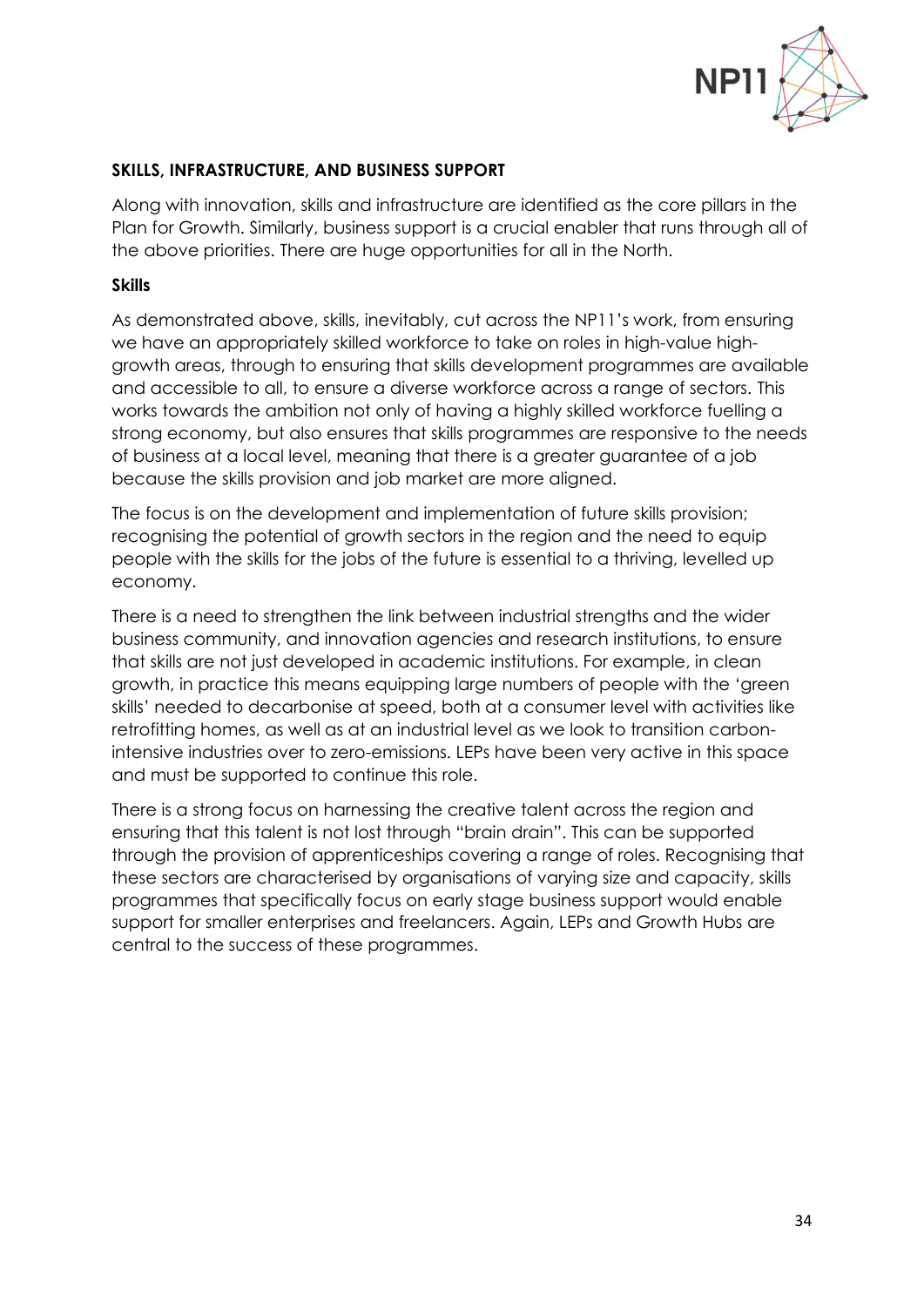

### **Business Support**

Supporting business growth and increased productivity is the key to the creation of good jobs and sustainable economic growth. For this reason, through LEPs Government invested in the creation of a Growth Hub network, which encompasses some core universal principles to:

- Improve the awareness and coordination of local and national business support
- Provide clear signposting and diagnosis to help businesses find the right support easily
- Improve the impact and value for money of business support

Working on behalf of both LEPs and Government, the network is collectively supporting economic development across the urban and rural geography of the Northern Powerhouse, translating local and national policy into business support services, and delivering practical assistance uniquely shaped to meet local needs. This is enabling entrepreneurs and businesses to develop the capacity and capability to become more productive, create new employment, internationalise, and achieve clean growth.

The need to support businesses to start and grow is a key element of Government's Plan for Growth, and Growth Hubs organised now in clusters are uniquely placed to engage those with the potential for growth and help unlock this, supporting the plan by:

**Business innovation** – Partnership working with Innovate UK should be further strengthened to reach, inspire and support more businesses, from start-ups to scaleups. There is a need to provide advice, access to finance, and technical expertise. With the right know-how, capabilities, and confidence, businesses will be able to innovate successfully, adopt new technologies and build innovation leadership and management capabilities.

**Developing skills** – The business engagement reach of Growth Hubs and their local partners should be expanded to further address skills needs by proactively identifying opportunities for businesses to invest in upskilling the leadership and management capabilities (eg. Help to Grow, peer networks, wider local provision), as well as the skills of individuals in their existing wider workforce. Growth Hubs can connect businesses with higher skills provision from universities, colleges, and business schools, and address recruitment issues including the take up of apprenticeships in SMEs.

**Infrastructure supply chains** - The roll out of major infrastructure projects such as HS2, Dogger Bank, and superfast broadband and 5G in the UK presents businesses with new supply chain opportunities. Growth Hubs can help exploit opportunities locally, by working with commissioners to support businesses secure new opportunities and grow their customer base.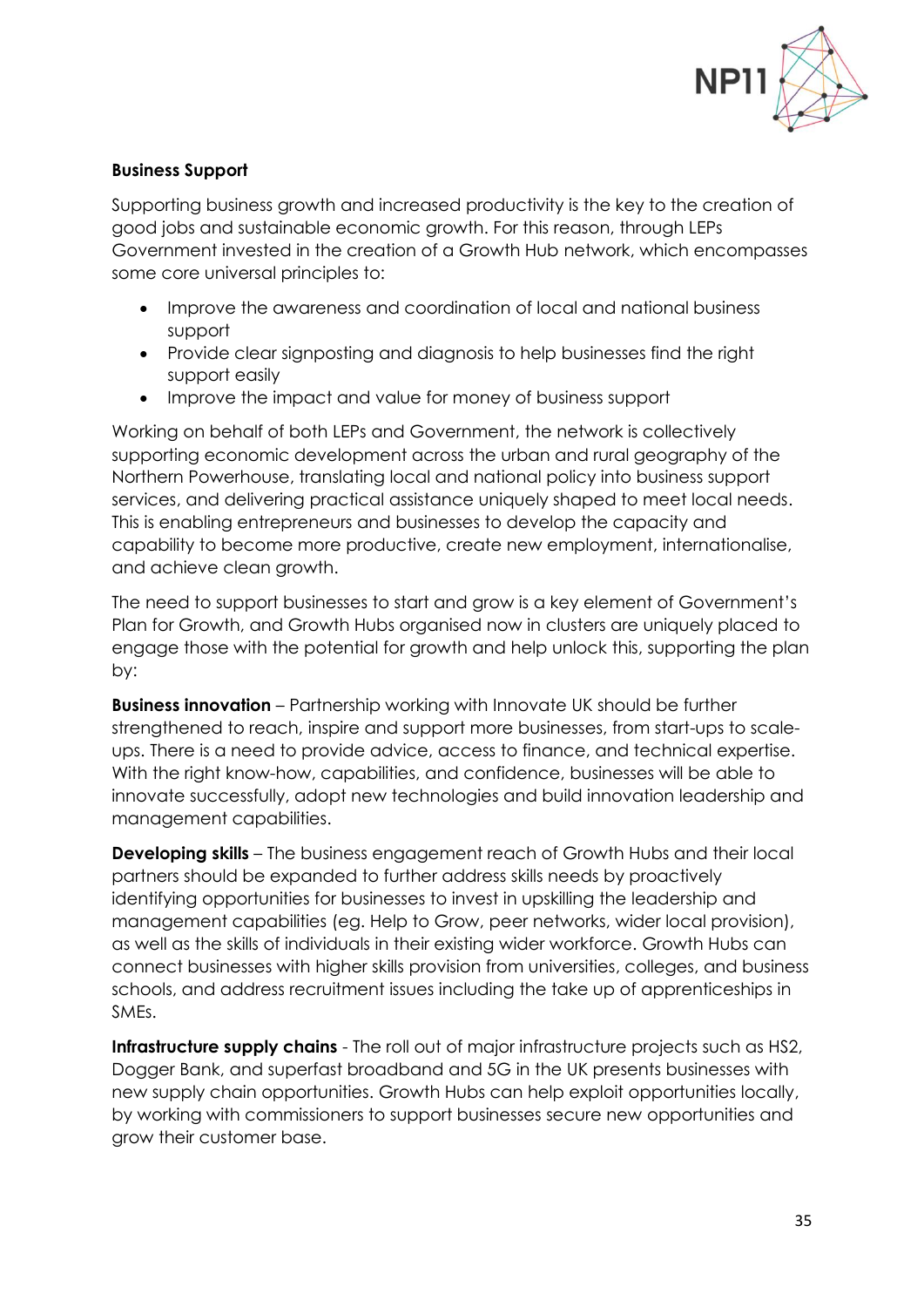

**Levelling up** – Growth Hubs address the importance of place, whether urban or rural by recognising that different places require different approaches in order to build on opportunities and address the challenges they face. Working with Government the network can deliver tailored approaches that address differing business needs by rationalising access to business support at a local level. This simplifies the business experience, as well as supporting increased inclusivity.

**International trade** – Growth Hubs have the opportunity to help to mainstream the international trade message to a wider audience. The Growth Hub network could expand engagement with and deliver targeted support for those businesses who could trade internationally. Growth Hubs have a particular role to build the pipeline of potential exporting businesses by ensuring that all clients consider international opportunities whether starting, growing or scaling their business. Through locally delivered events and cohort programmes, Growth Hubs can integrate trade expertise into existing programmes. Growth Hubs can also work with local partners to created tailored provision for high export potential scale ups and priority for key sectors at a place level.

**Clean growth** – Practical support for businesses is required to transition the economy to Net Zero. Motivational communications and tools need to be translated into clear actions businesses can understand and implement. Growth Hubs can help businesses understand the bottom-line benefits that can be achieved through product innovation, process improvements and resource efficiency.

To deliver this activity at scale will require further strengthening of the network and LEPs in order to make the most of opportunities, levering both public and private sources of funding to support the further development of Growth Hubs. A stable, long term commitment from Government is needed. Core funding should therefore receive an uplift to support increased demands on Growth Hubs to service stakeholder needs across Government with these objectives. This will need to be complemented by access to UK SPF funds to replace ERDF from April 2022, as Growth Hubs have utilised some £178.5m of European funds as part of an overall investment of £371.6m in projects and programmes nationally.